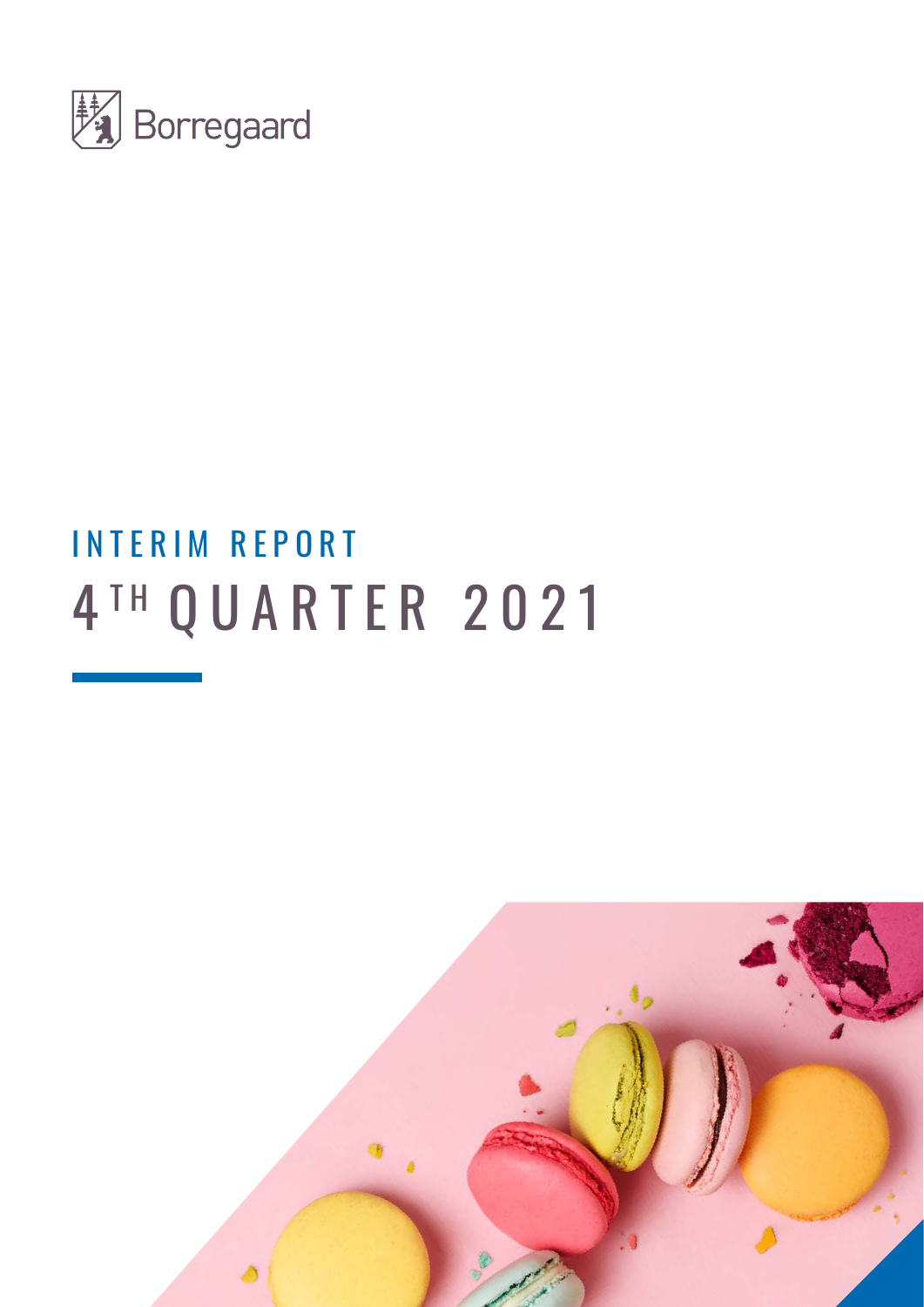# **CONTENTS**

- $03 + 4$ <sup>th</sup> quarter in brief
- 04 The Group
- 06 | The Business Areas
- 06 | BioSolutions
- 08 | BioMaterials
- 09 | Fine Chemicals
- 10 Foreign exchange and hedging
- 10 Cash flow and financial situation
- 11 Dividend
- 11 | Share information
- 11 Other matters and subsequent events
- 12 Outlook
- 13 The Group's condensed income statement
- 13 Earnings per share
- 13 The Group's condensed comprehensive income statement
- 14 The Group's condensed balance sheet
- 14 Changes in equity
- 15 The Group's condensed cash flow statement
- 16 Notes
- 22 Alternative performance measures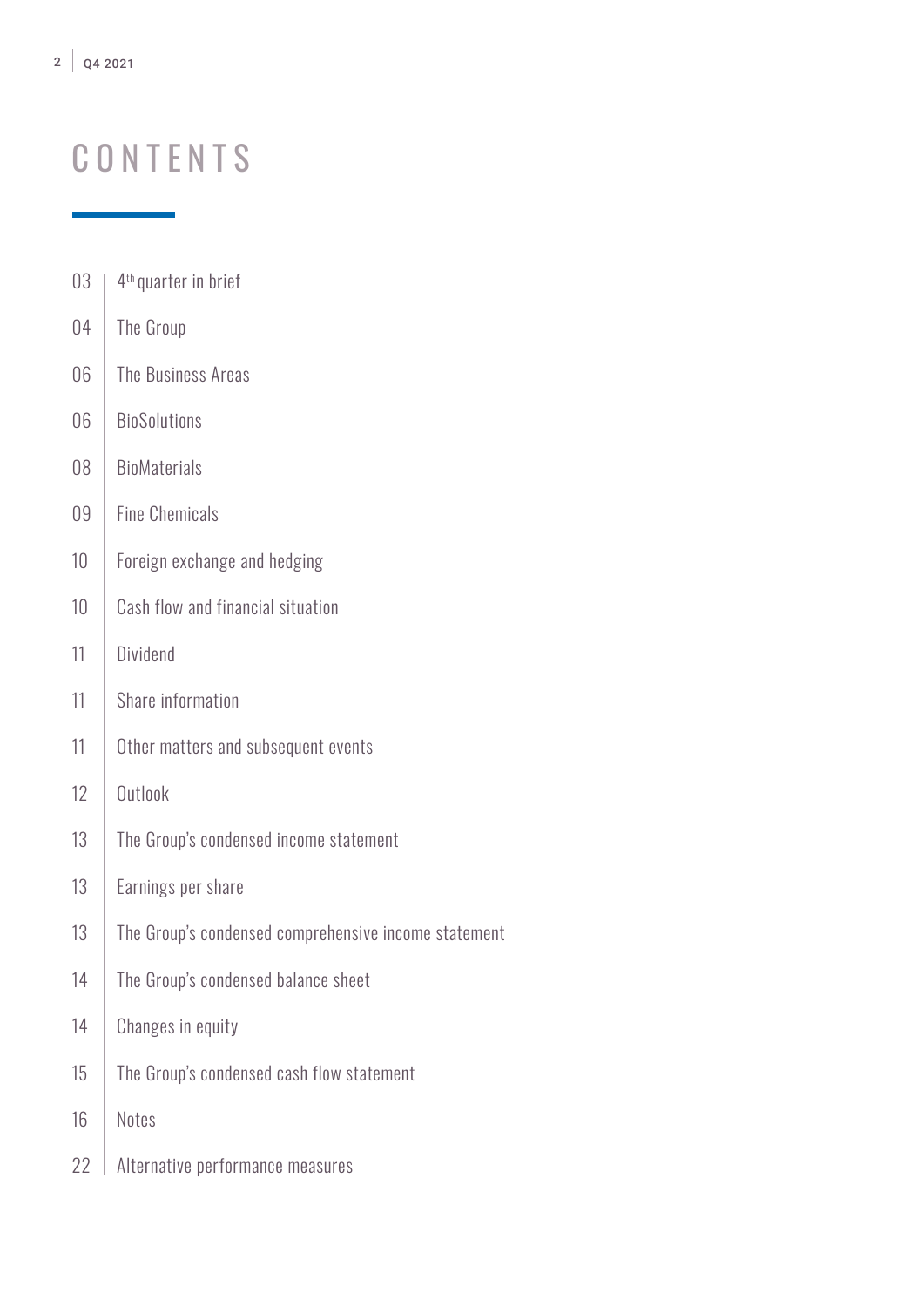# Q4 2021

# 4TH QUARTER IN BRIEF

- EBITDA<sup>1</sup> NOK 263 million (NOK 263 million)<sup>2</sup>
- Favourable product mix in BioSolutions
- Lower deliveries in BioMaterials and Fine Chemicals
- High energy spot prices
- Below normal production levels at the Sarpsborg site
- Strong cash flow

*<sup>2</sup> Figures in parentheses are for the corresponding period in the previous year.*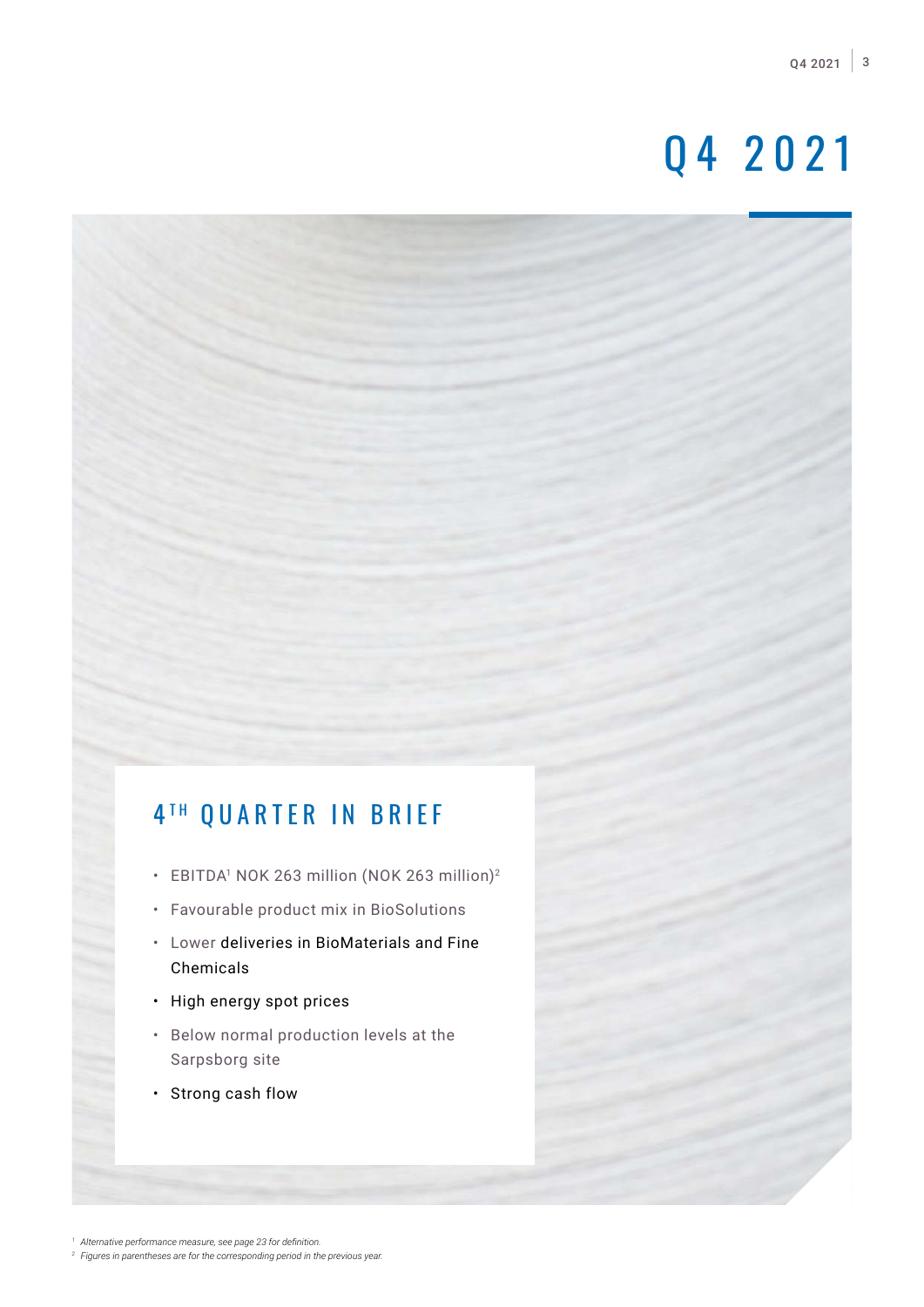# THE GROUP

|                                             |                |       | $1.10 - 31.12$ |       | $1.1 - 31.12$ |  |  |
|---------------------------------------------|----------------|-------|----------------|-------|---------------|--|--|
| Amounts in NOK million                      | Note           | 2021  | 2020           | 2021  | 2020          |  |  |
| Operating revenues                          | $\overline{2}$ | 1,446 | 1,338          | 5,805 | 5,328         |  |  |
| EBITDA <sup>1</sup>                         |                | 263   | 263            | 1,372 | 1,132         |  |  |
| Operating profit                            |                | 156   | 131            | 952   | 568           |  |  |
| Profit/loss before taxes                    | $\overline{2}$ | 132   | 119            | 873   | 496           |  |  |
| Earnings per share (NOK)                    |                | 1.02  | 1.22           | 6.95  | 4.38          |  |  |
| Net interest-bearing debt <sup>1</sup>      | 11             | 1,417 | 1,794          | 1,417 | 1,794         |  |  |
| Equity ratio <sup>1</sup> $(\%)$            |                | 60.1  | 53.9           | 60.1  | 53.9          |  |  |
| Leverage ratio <sup>1</sup>                 |                | 1.03  | 1.58           | 1.03  | 1.58          |  |  |
| Return on capital employed <sup>1</sup> (%) |                | 16.1  | 11.4           | 16.1  | 11.4          |  |  |
|                                             |                |       |                |       |               |  |  |

## OPERATING REVENUES



EBITDA<sup>1</sup>



## EBITDA MARGIN1



# EARNINGS PER SHARE CUMULATIVE

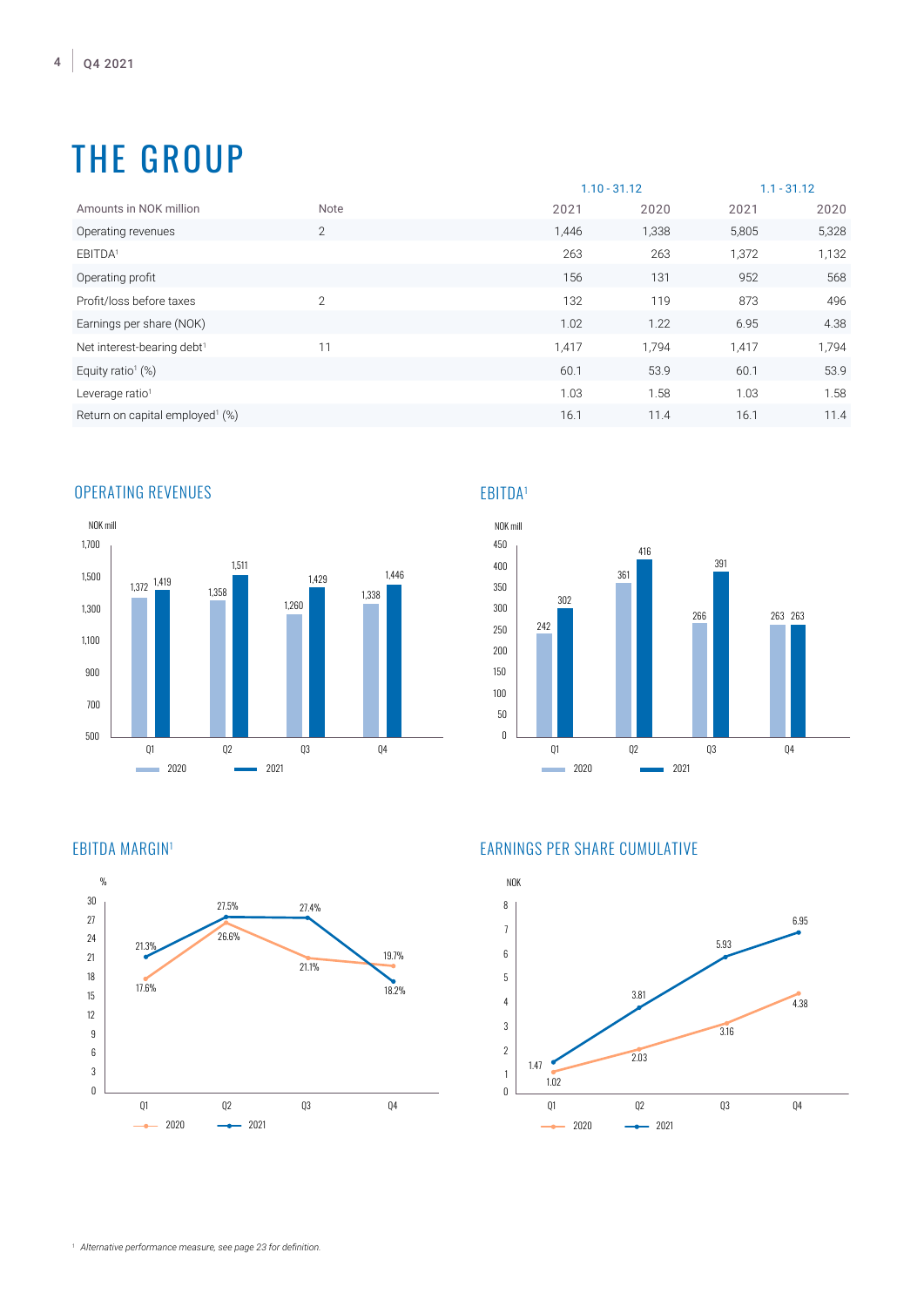### FOURTH QUARTER

Borregaard's operating revenues reached NOK 1,446 million (NOK 1,338 million)<sup>2</sup> in the 4<sup>th</sup> quarter of 2021. EBITDA1 was NOK 263 million (NOK 263 million). BioSolutions' result improved significantly, while BioMaterials and Fine Chemicals had weaker results. The net currency impact on EBITDA1 was slightly positive compared with the 4<sup>th</sup> quarter of 2020.

A favourable product mix was the main reason for the significant EBITDA<sup>1</sup> improvement in BioSolutions. Lower deliveries of speciality cellulose and increased energy spot prices affected BioMaterials negatively. For Fine Chemicals, the EBITDA1 decrease was due to lower deliveries, weaker product mix and increased raw material costs for fine chemical intermediates. High spot prices for liquefied natural gas and electricity led to increased energy costs in all business areas. Production output from the Sarpsborg site was below normal levels, partly due to an extended annual maintenance stop, which also affected manufacturing costs negatively.

Operating profit reached NOK 156 million (NOK 131 million). Net financial items were NOK -24 million (NOK -12 million). Profit before tax was NOK 132 million (NOK 119 million). Tax expense of NOK -39 million (NOK -8 million), gave a tax rate of 30% (7%) in the quarter.

Earnings per share was NOK 1.02 (NOK 1.22).

Cash flow from operating activities in the 4<sup>th</sup> quarter was NOK 356 million (NOK 416 million). Net working



CASH FLOW FROM OPFRATING ACTIVITIES

capital was significantly reduced in the quarter. The cash effect from EBITDA<sup>1</sup> was in line with the same quarter in 2020. The reduced cash flow was mainly due to higher tax payments.

### FULL YEAR

Borregaard's operating revenues increased to NOK 5,805 million (NOK 5,328 million) in 2021. EBITDA<sup>1</sup> increased to an all-time high of NOK 1,372 million (NOK 1,132 million). BioSolutions had a significantly improved result compared with 2020, whereas BioMaterials and Fine Chemicals had slightly weaker results. The net currency impact on EBITDA<sup>1</sup> was negative compared with 2020.

In BioSolutions, the EBITDA<sup>1</sup> improvement was due to price increases and a favourable product mix, partly offset by increased energy costs. The result in BioMaterials decreased, mainly due to lower sales prices and higher energy spot prices. A weaker product mix and increased raw material costs for fine chemical intermediates and non-recurring bioethanol sales to disinfectants in 2020 were the main reasons for the decline in Fine Chemicals.

Operating profit increased to NOK 952 million (NOK 568 million). Net financial items amounted to NOK -79 million (NOK -72 million). Profit before tax was NOK 873 million (NOK 496 million). Tax expense of NOK -213 million (NOK -117 million), gave a tax rate of 24% (24%).

Earnings per share was NOK 6.95 (NOK 4.38).

In 2021, cash flow from operating activities was NOK 1,431 million (NOK 886 million). The strong cash flow was due to the cash effect of an increased EBITDA<sup>1</sup> and a substantial reduction in net working capital, partly offset by higher tax payments.

In the 2nd half of 2021, Borregaard invested NOK 144 million to acquire 25% of the shares in the marine biotech company Alginor ASA.

*2 Figures in parentheses are for the corresponding period in the previous year.*

*<sup>1</sup> Alternative performance measure, see page 23 for definition.*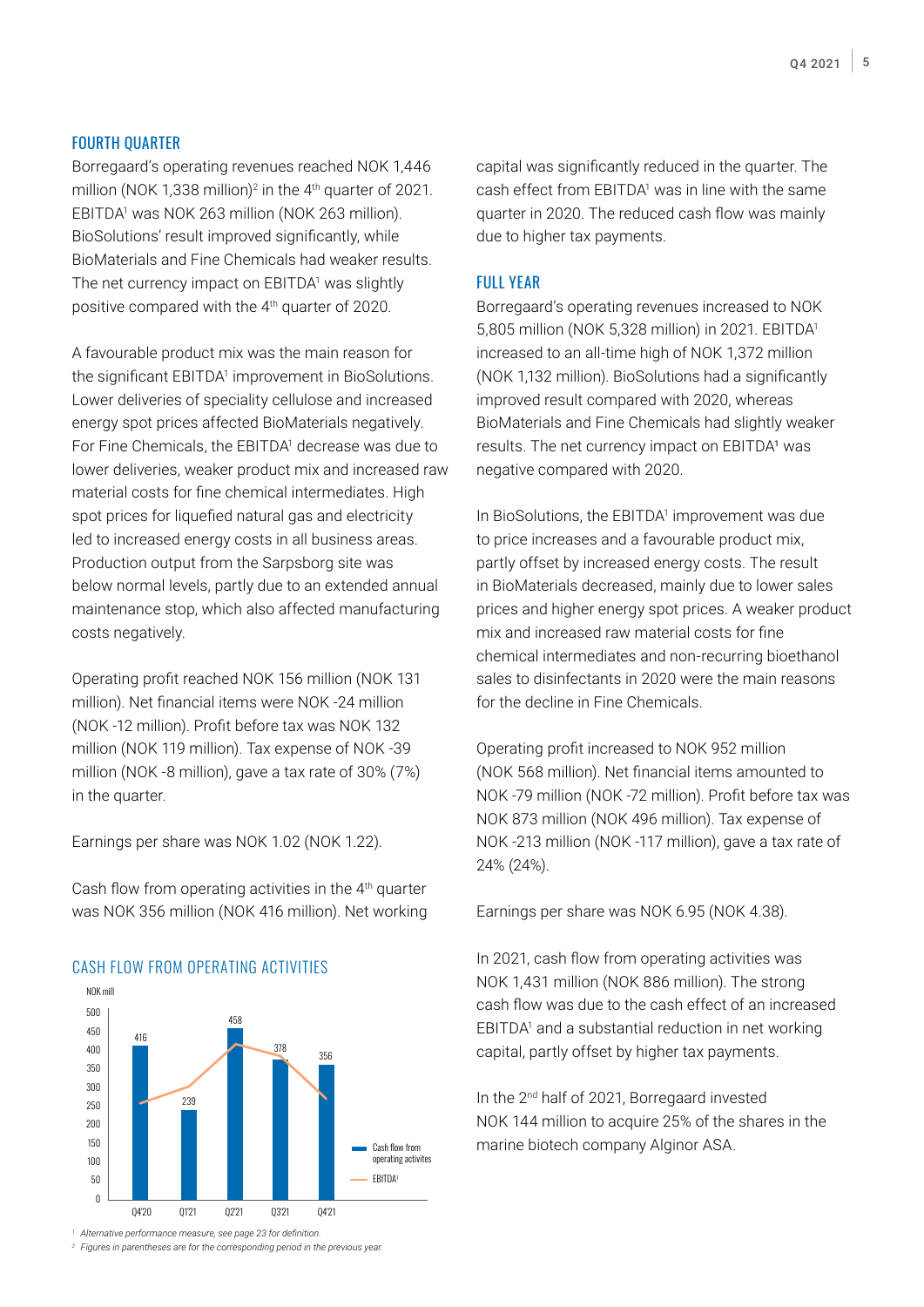# BUSINESS AREAS BIOSOLUTIONS

|                                | $1.10 - 31.12$ |      | $1.1 - 31.12$ |       |
|--------------------------------|----------------|------|---------------|-------|
| Amounts in NOK million         | 2021           | 2020 | 2021          | 2020  |
| Operating revenues             | 934            | 733  | 3.469         | 3,082 |
| EBITDA <sup>1</sup>            | 214            | 137  | 942           | 632   |
| EBITDA margin <sup>1</sup> (%) | 22.9           | 18.7 | 27.2          | 20.5  |

## FOURTH QUARTER

BioSolutions' operating revenues reached NOK 934 million (NOK 733 million). EBITDA<sup>1</sup> increased to NOK 214 million (NOK 137 million).

A favourable product mix and increased sales prices were the main reasons for the significant EBITDA<sup>1</sup> improvement, partly offset by substantially increased energy costs. Net currency effects were slightly negative in BioSolutions.

The sales volume was reduced by 13%. The effect of a reduced raw material supply was partly compensated by increased volume from the Florida plant. The volume reduction mainly affected low-value applications.

The average price in sales currency for BioSolutions was 41% higher than in the 4th quarter of 2020 due to a strong product mix improvement with high deliveries of Specialities, price increases and the effect of reduced sales volume to low-value applications. Solid demand led to extraordinarily high deliveries of biovanillin in the quarter. This was partly influenced by reduced global supply of synthetic vanillin and ethyl vanillin following downtime among Chinese producers.



### AVERAGE GROSS SALES PRICE3 AVERAGE GROSS SALES PRICE3

7,431

6,885

10,000

11,000

NOK per mtds4 NOK per mtds4

11,000

10,000

8,000  $\overline{\phantom{a}}$ 6,000  $-$ 

9,000

6,885

8,000 7,000 6,000 5,000

9,000

*Sales price and sales volume include lignin-based biopolymers and biovanillin.*

6,701 6,756 6,701 6,756

 $^{\rm 3}$  Includes 100% of sales volume from the J/V in South Africa. Average sales price is calculated using actual FX rates, excluding hedging impact.

*4 Metric tonne dry solid.*

# SALES VOLUME3 SALES VOLUME3

*<sup>1</sup> Alternative performance measure, see page 23 for definition.*

*<sup>2</sup> Figures in parentheses are for the corresponding period in the previous year.*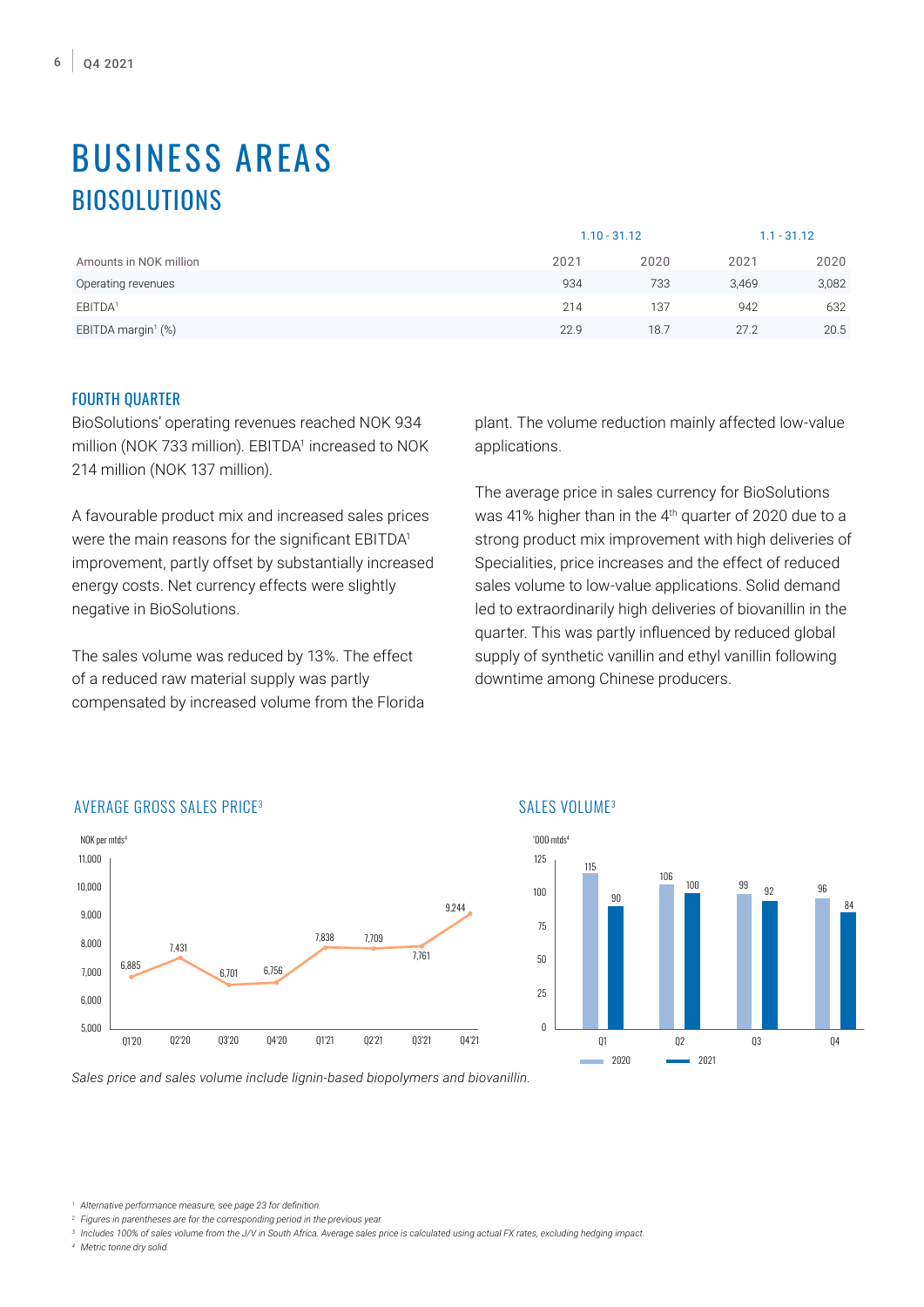### FULL YEAR

BioSolutions operating revenues reached NOK 3,469 million (NOK 3,082 million) in 2021. EBITDA<sup>1</sup> increased to NOK 942 million (NOK 632 million). The EBITDA<sup>1</sup> improvement was due to price increases and a favourable product mix, partly offset by increased energy costs and negative net currency effects.

Total sales volume was 12% lower than in 2020. Discontinued raw material supply in South Africa and Spain was partly offset by increased sales volume from the Florida plant and inventory reductions. Raw material deliveries from the pulp mill in Park Falls, Wisconsin, ceased in the 1<sup>st</sup> quarter of 2021, and the pulp mill is in liquidation.

The average price in sales currency was 24% higher than in 2020 due to price increases, a favourable product mix and the effect of reduced sales volume to low-value applications. Demand for lignin-based biopolymers was strong, and the increase in the average price was a result of optimisation and diversification of the product portfolio into more advanced applications with high value-added, stable growth and preference for sustainable solutions. The market introduction of the new biovanillin capacity is ahead of target. Solid demand for biovanillin was partly influenced by reduced global supply of synthetic vanillin and ethyl vanillin following downtime among Chinese producers.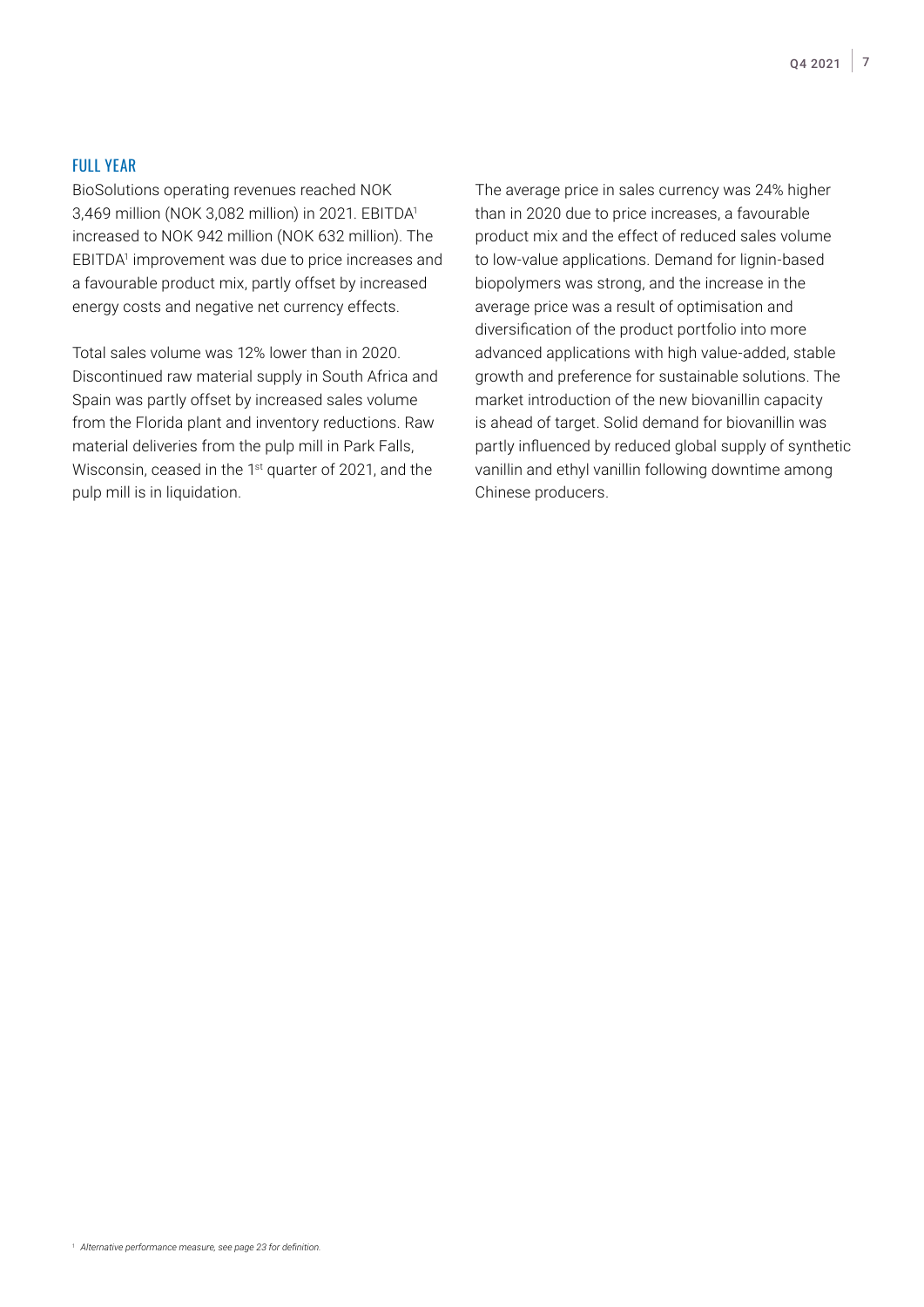# BIOMATERIALS

|                                | $1.10 - 31.12$ |      | $1.1 - 31.12$ |       |
|--------------------------------|----------------|------|---------------|-------|
| Amounts in NOK million         | 2021           | 2020 | 2021          | 2020  |
| Operating revenues             | 405            | 458  | 1,878         | 1,732 |
| EBITDA <sup>1</sup>            | 27             | 80   | 284           | 318   |
| EBITDA margin <sup>1</sup> (%) | 6.7            | 17.5 | 15.1          | 18.4  |

## FOURTH QUARTER

Operating revenues in BioMaterials ended at NOK 405 million (NOK 458 million) in the 4<sup>th</sup> quarter. EBITDA<sup>1</sup> was NOK 27 million (NOK 80 million).

Lower deliveries of speciality cellulose as well as increased energy spot prices were partly offset by reduced wood costs and a favourable product mix. Production of speciality cellulose was below normal levels, partly due to an extended annual maintenance stop, which also affected manufacturing costs negatively. The net currency impact in BioMaterials was positive. The average price in sales currency was 4% higher compared with the 4th quarter of 2020 due to a favourable product mix.

## FULL YEAR

Operating revenues in 2021 increased to NOK 1,878 million (NOK 1,732 million). EBITDA<sup>1</sup> was NOK 284 million (NOK 318 million).

The weaker EBITDA<sup>1</sup> was mainly due to lower sales prices and higher energy spot prices partly offset by reduced wood costs, an improved product mix and high deliveries of speciality cellulose compared with 2020. The net currency impact was slightly negative.

The average price in sales currency for BioMaterials was 1% lower than in 2020. Demand was strong for most speciality cellulose grades in 2021, and deliveries were higher than production, resulting in a considerable inventory reduction. Demand was particularly strong for cellulose ethers to the construction, food and pharma markets. The sales of cellulose fibrils continued to grow.



### AVERAGE GROSS SALES PRICE5 AVERAGE GROSS SALES PRICE5

#### SALES VOLUME SALES VOLUME



*Sales price and sales volume include speciality cellulose and cellulose fibrils.*

*1 Alternative performance measure, see page 23 for definition.*

*<sup>6</sup> Average sales price is calculated using actual FX rates, excluding hedging impact.*

*<sup>7</sup> Metric tonne.*

<sup>&</sup>lt;sup>5</sup> The Exilva project has received funding from the Bio-Based Industries Joint Undertaking (BBI) under the European Union's Horizon 2020 *research and innovation programme under grant agreement No 709746*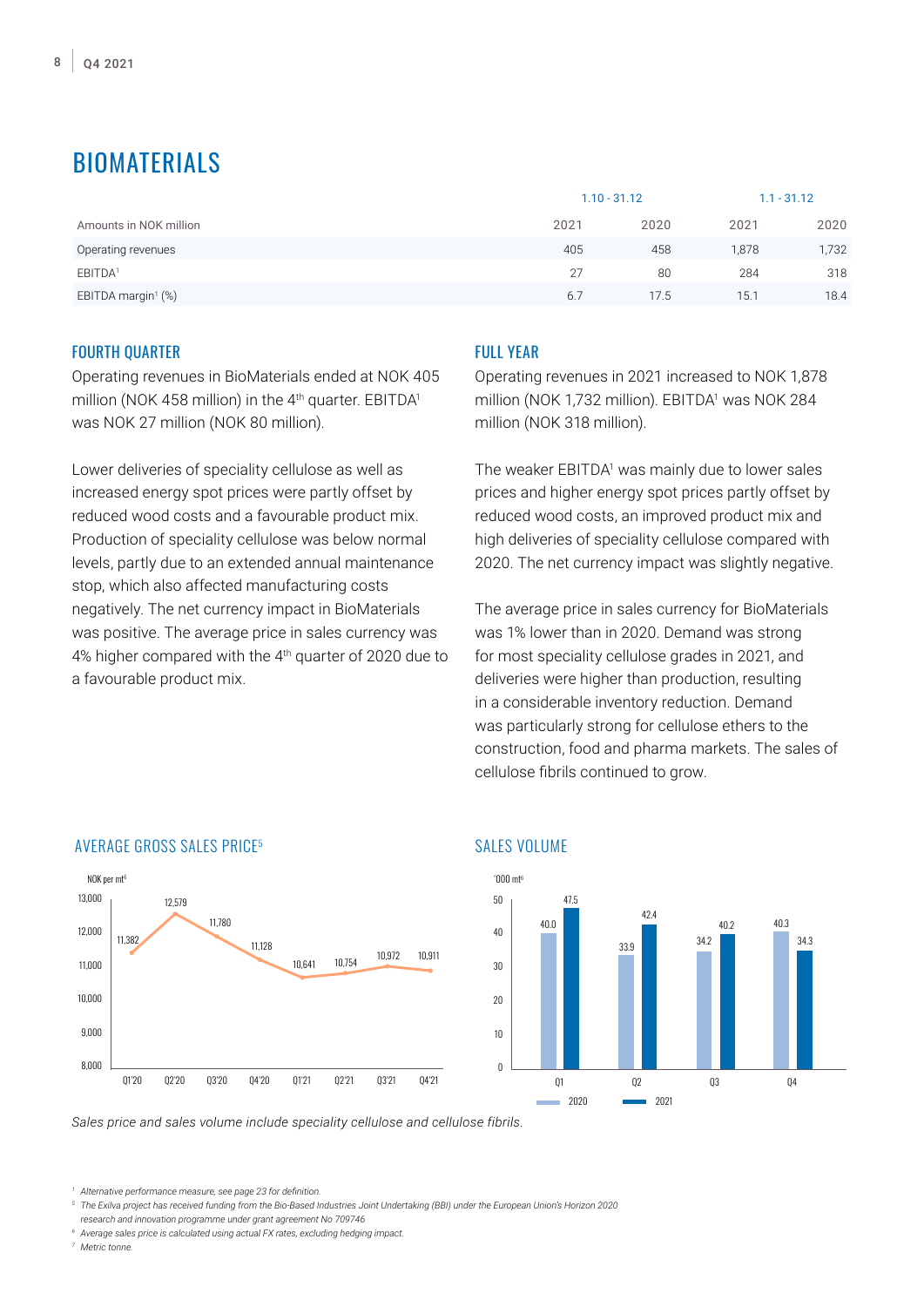# **FINE CHEMICALS**

|                                | $1.10 - 31.12$ |      | $1.1 - 31.12$ |      |
|--------------------------------|----------------|------|---------------|------|
| Amounts in NOK million         | 2021           | 2020 | 2021          | 2020 |
| Operating revenues             | 114            | 153  | 491           | 543  |
| EBITDA <sup>1</sup>            | 22             | 46   | 146           | 182  |
| EBITDA margin <sup>1</sup> (%) | 19.3           | 30.1 | 29.7          | 33.5 |

### FOURTH QUARTER

Fine Chemicals' operating revenues were NOK 114 million (NOK 153 million). EBITDA<sup>1</sup> ended at NOK 22 million (NOK 46 million).

The EBITDA1 decrease was due to lower deliveries, weaker product mix and increased raw material costs for fine chemical intermediates. Lower deliveries of bioethanol were offset by the effect of a continued high production volume. The net currency impact in Fine Chemicals was slightly positive.

### FULL YEAR

Operating revenues in Fine Chemicals were NOK 491 million (NOK 543 million) in 2021. EBITDA<sup>1</sup> was



The result for fine chemical intermediates decreased in 2021, due to a weaker product mix and increased raw material costs. Deliveries of fine chemical intermediates were stable with full capacity utilisation. Bioethanol had lower sales while production volume increased with improved yield and lower costs. Bioethanol sales were mainly to biofuels in 2021. In 2020, EBITDA1 was positively affected by non-recurring sales to disinfectants.



### FINE CHEMICALS – SALES REVENUES

*Sales revenues include pharma intermediates and bioethanol.*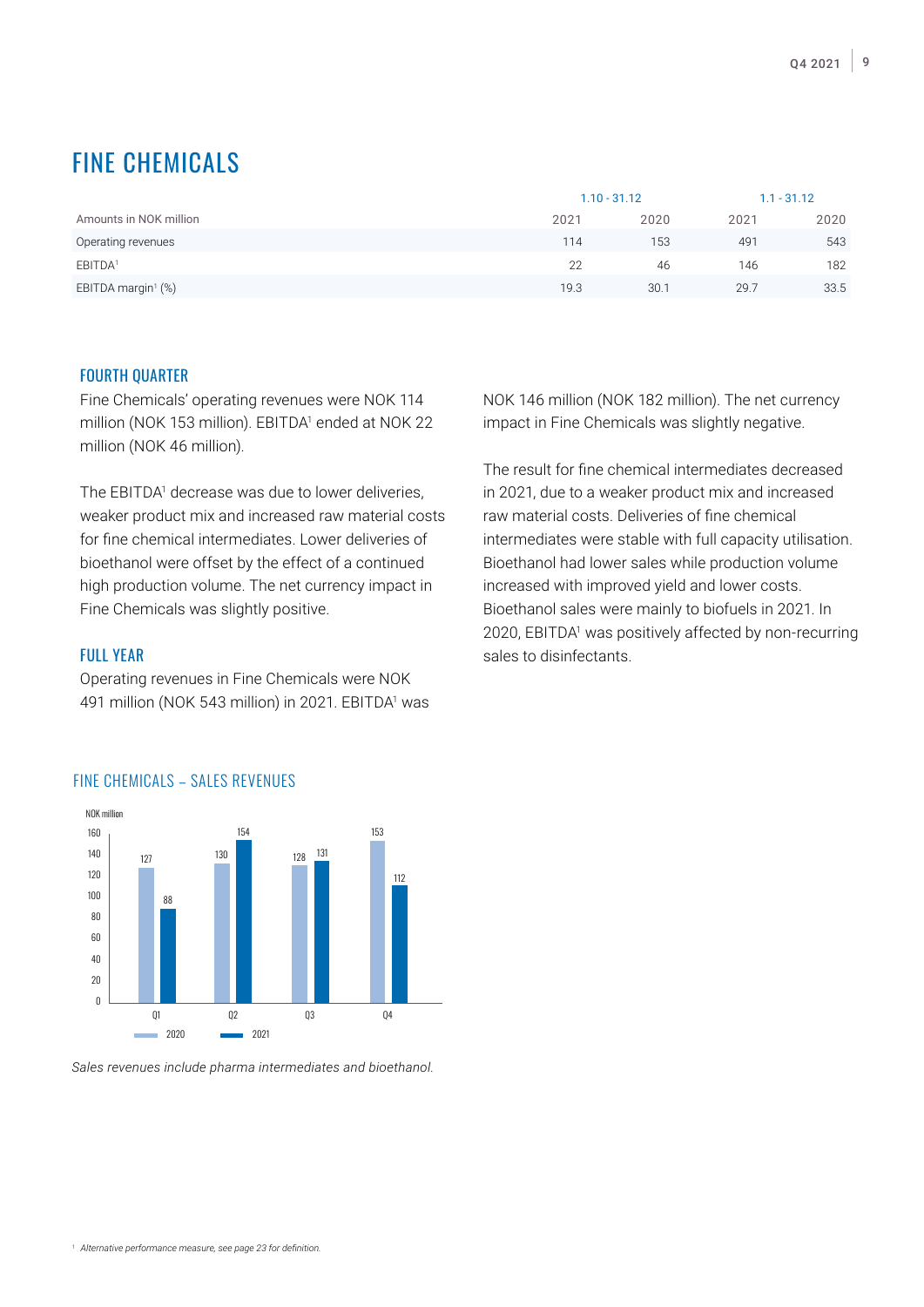# FOREIGN EXCHANGE AND HEDGING

Borregaard has a significant currency exposure which is hedged according to the company's hedging strategy. The impact of currency rate fluctuations will be delayed as a result of the currency hedging strategy. Compared with the  $4<sup>th</sup>$  quarter of 2020, the net impact of foreign exchange on EBITDA<sup>1</sup>, including hedging effects, was NOK 5 million. Hedging effects were NOK 6 million (NOK -44 million) in the quarter.

In 2021, the net impact of foreign exchange on EBITDA1 , including hedging effects, was

NOK -60 million when compared with 2020. Hedging effects were NOK -29 million (NOK -241 million).

Assuming currency rates as of 2 February 2022 (USD 8.76 and EUR 9.92) and based on currency exposure forecasts, Borregaard expects a net impact of foreign exchange on EBITDA<sup>1</sup> of approximately NOK 25 million in the 1<sup>st</sup> quarter of 2022 and NOK 130 million for the full year of 2022.

# CASH FLOW AND FINANCIAL SITUATION

## FOURTH QUARTER

Cash flow from operating activities in the 4<sup>th</sup> quarter was NOK 356 million (NOK 416 million). Net working capital was significantly reduced in the quarter. The cash effect from EBITDA1 was in line with the same quarter in 2020. The reduced cash flow was mainly due to higher tax payments.

Investments amounted to NOK 262 million (NOK 191 million). Expansion investments<sup>1</sup> totalled NOK 72 million (NOK 38 million). The main expenditure was related to the additional investment in Alginor ASA (see Other matters and subsequent events and Note 4 and 14).

#### FULL YEAR

In 2021, cash flow from operating activities was NOK 1,431 million (NOK 886 million). The strong cash flow was due to the cash effect of an increased EBITDA<sup>1</sup> and a substantial reduction in net working capital, partly offset by higher tax payments.

Investments amounted to NOK 701 million (NOK 503 million). Replacement investments were NOK 398 million (NOK 344 million). Expansion investments<sup>1</sup> totalled NOK 303 million (NOK 159 million), where the largest expenditure was related to the investment in Alginor ASA and the biovanillin capacity expansion.

Dividend of NOK 249 million (NOK 229 million) was paid out in the 2nd quarter. In 2021, the Group has sold and repurchased treasury shares with a net payment of NOK 59 million (NOK 27 million). Realised effect of hedging of net investments in subsidiaries was NOK -14 million (NOK 10 million).

On 31 December 2021, the Group had net interestbearing debt<sup>1</sup> totalling NOK 1,417 million (NOK 1,794 million), a decrease of NOK 377 million from year-end 2020.

At the end of December, the Group was well capitalised with an equity ratio<sup>1</sup> of 60.1% (53.9%) and a leverage ratio<sup>1</sup> of 1.03 (1.58).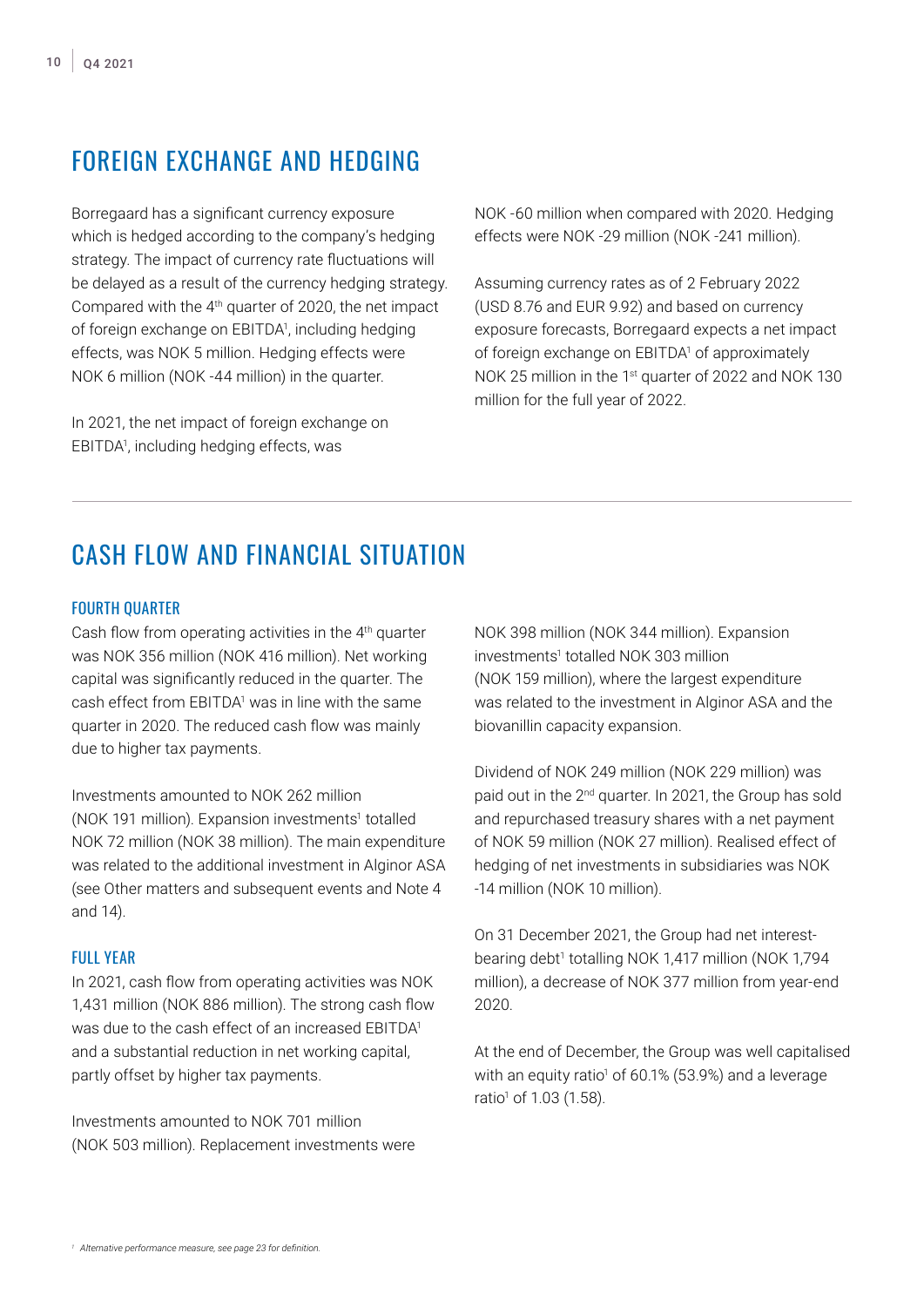# DIVIDEND

The Board of Directors of Borregaard ASA will propose an ordinary dividend for 2021 of NOK 2.75 (NOK 2.50) per share to the General Meeting, corresponding to 40% of net profit. In addition, the Board has decided to propose an extraordinary dividend of NOK 2.25 per share due to increased earnings and a strong cash

flow. In total, the proposed dividend is NOK 5.00 per share. Dividend payment is estimated at NOK 498 million. The exact amount will depend on the number of treasury shares held at the date of the General Meeting.

# SHARE INFORMATION

In the 4th quarter of 2021, Borregaard repurchased a total of 33,506 treasury shares at an average price of NOK 210.13.

During the 4th quarter, 29,520 share options were exercised at a strike price of NOK 70.95 per share and 15,000 share options were exercised at a strike price of NOK 75.30.

Total number of shares outstanding on 31 December 2021 was 100 million, including 414,862 treasury shares. Total number of shareholders was 7,846. Borregaard ASA's share price was NOK 222.00 at the end of 2021 compared with NOK 212.50 at the end of the 3rd quarter of 2021 and NOK 141.80 at the end of 2020.

# OTHER MATTERS AND SUBSEQUENT EVENTS

### INVESTMENT IN ALGINOR ASA

In August and November, Borregaard co-invested with the European Innovation Council Fund (EIC Fund) and the Hatteland Group in two direct offerings of new shares in the marine biotech company Alginor ASA. In August, Borregaard also acquired shares in Alginor from a company controlled by founder and CEO, Thorleif Thormodsen, representing 25% of

his shareholding. Alginor also carried out a public equity issue that closed on 7 October 2021. As of 31 December 2021, Borregaard holds 25% of the shares in Alginor which represent a total investment of NOK 144 million. See notification to the Oslo Stock Exchange as of 23 July 2021.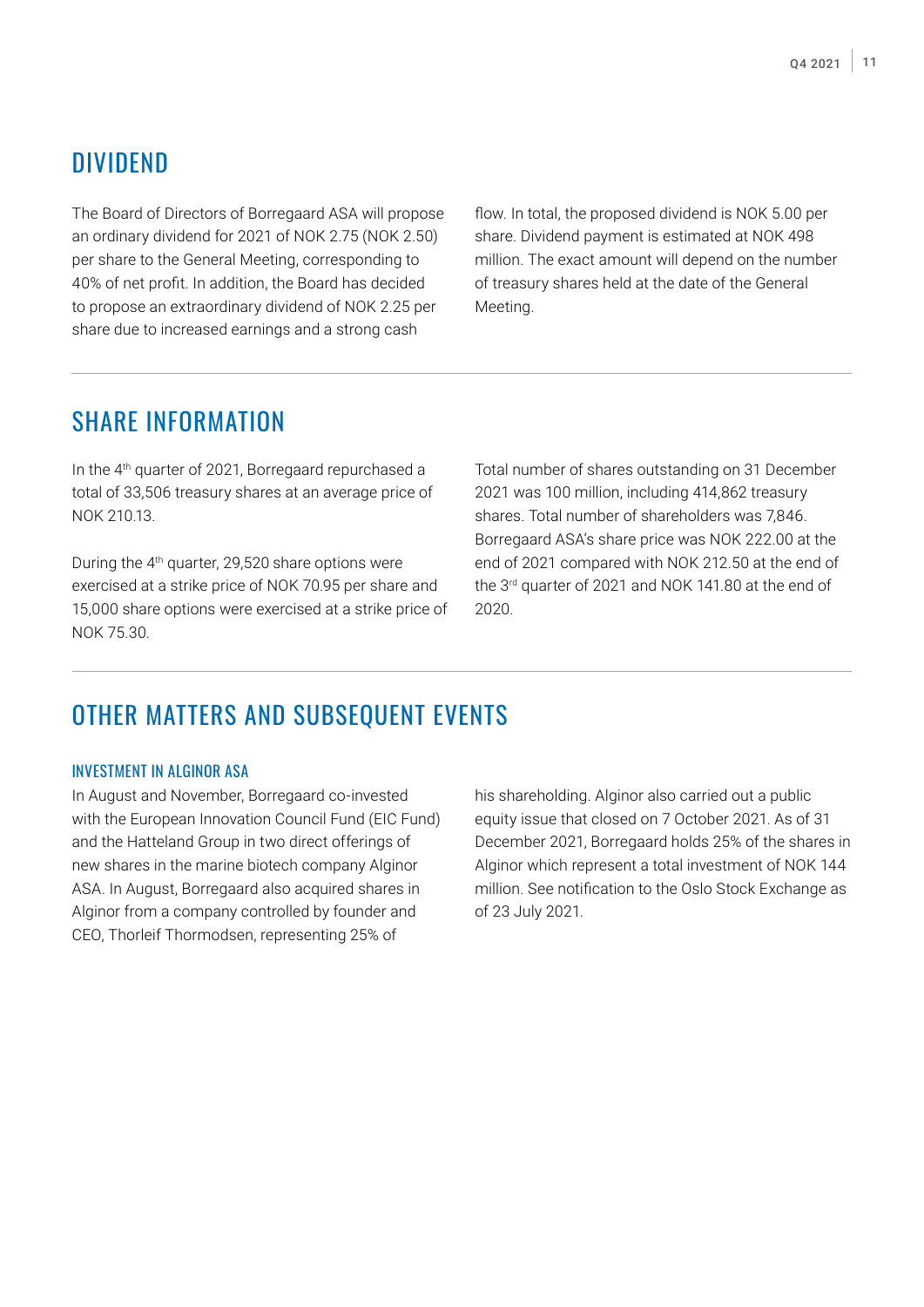# **OUTLOOK**

In 2022, the total sales volume for BioSolutions is expected to be largely in line with the 2021 volume. The positive market development within several biopolymer applications is expected to continue, improving both product mix and average price in sales currency. The market for biovanillin is expected to remain positive and the new capacity will be phased gradually into the market. Cost increases, primarily driven by freight and energy costs, are expected to largely offset the effect of a positive market development. Energy spot prices represent the largest uncertainty.

In BioMaterials, the average price in sales currency is expected to be approximately 20% above the 2021 level, mainly driven by strong demand and a tight speciality cellulose market balance in general. Total sales volume is expected to be lower in 2022, while

volume of highly specialised grades is expected to be in line with 2021. The positive impact from price increases and improved product mix will be partly offset by increased freight, raw material and energy costs. Sales growth will continue for cellulose fibrils, but new development and customer trials continue to be delayed due to the COVID-19 pandemic. In the 1<sup>st</sup> quarter of 2022, total sales volume for BioMaterials is expected to be lower than in the corresponding quarter of 2021.

The market conditions for biofuel in several EU countries are favourable. Bioethanol sales are expected to be mainly into these markets in 2022. The product mix for fine chemical intermediates is expected to improve, partly offset by increased raw material costs.

> Sarpsborg, 2 February 2022 The Board of Directors of Borregaard ASA

*<sup>1</sup> Alternative performance measure, see page 23 for definition.*

*<sup>2</sup> Figures in parentheses are for the corresponding period in the previous year.*

*3 Metric tonne dry solid*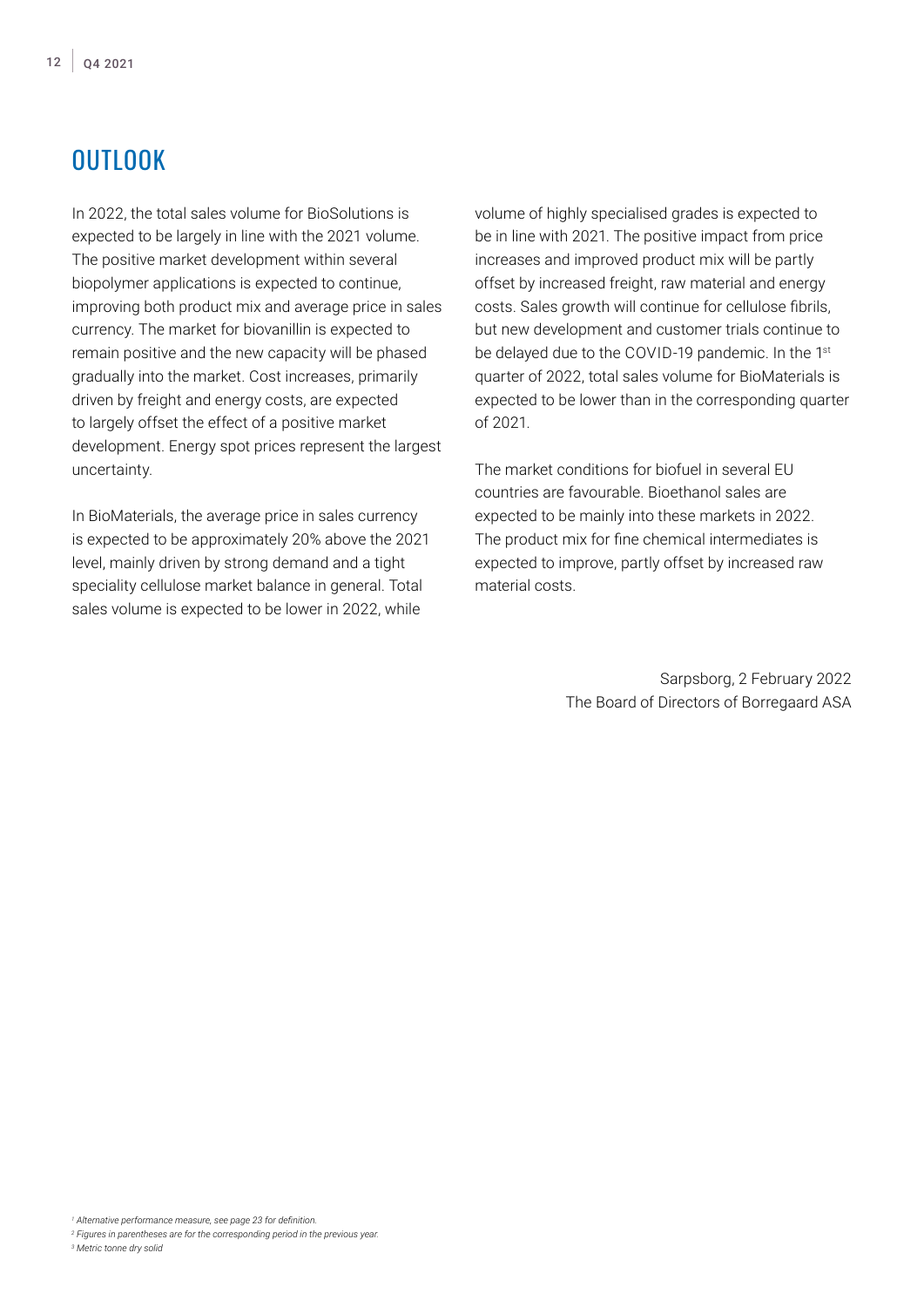# THE GROUP´S CONDENSED INCOME STATEMENT

# INTERIM CONDENSED INCOME STATEMENT

|                                                  |                |          | $1.10 - 31.12$ |          | $1.1 - 31.12$ |  |
|--------------------------------------------------|----------------|----------|----------------|----------|---------------|--|
| Amounts in NOK million                           | Note           | 2021     | 2020           | 2021     | 2020          |  |
| Operating revenues                               | $\overline{2}$ | 1,446    | 1,338          | 5,805    | 5,328         |  |
| Operating expenses                               |                | $-1,183$ | $-1,075$       | $-4,433$ | $-4,196$      |  |
| Depreciation property, plant and equipment       |                | $-106$   | $-110$         | $-416$   | $-443$        |  |
| Amortisation intangible assets                   |                | $-1$     | $-2$           | $-4$     | $-5$          |  |
| Other income and expenses <sup>1</sup>           | 3              | $\sim$   | $-20$          |          | $-116$        |  |
| Operating profit                                 |                | 156      | 131            | 952      | 568           |  |
| Financial items, net                             | $\overline{4}$ | $-24$    | $-12$          | $-79$    | $-72$         |  |
| Profit before taxes                              |                | 132      | 119            | 873      | 496           |  |
| Income tax expense                               | 5              | $-39$    | -8             | $-213$   | $-117$        |  |
| Profit for the period                            |                | 93       | 111            | 660      | 379           |  |
| Profit attributable to non-controlling interests |                | $-9$     | $-10$          | $-32$    | $-57$         |  |
| Profit attributable to owners of the parent      |                | 102      | 121            | 692      | 436           |  |
| EBITDA <sup>1</sup>                              |                | 263      | 263            | 1,372    | 1,132         |  |

# EARNINGS PER SHARE

# INTERIM EARNINGS PER SHARE

|                            |      |      | $1.10 - 31.12$ |      | $1.1 - 31.12$ |  |
|----------------------------|------|------|----------------|------|---------------|--|
| Amounts in NOK             | 2021 | 2020 | 2021           | 2020 |               |  |
| Earnings per share         |      | 1.02 |                | 6.95 | 4.38          |  |
| Diluted earnings per share |      | 1.02 |                | 6.94 | 4.37          |  |

# THE GROUP'S CONDENSED COMPREHENSIVE INCOME STATEMENT

# INTERIM CONDENSED COMPREHENSIVE INCOME STATEMENT

|                                                                         |   | $1.10 - 31.12$ |       | $1.1 - 31.12$ |                |
|-------------------------------------------------------------------------|---|----------------|-------|---------------|----------------|
| Amounts in NOK million                                                  |   | 2021           | 2020  | 2021          | 2020           |
| Profit for the period                                                   |   | 93             | 111   | 660           | 379            |
| Items not to be reclassified to P&L                                     |   |                |       |               |                |
| Actuarial gains and losses (after tax)                                  |   | 55             | 7     | 55            | $\overline{7}$ |
| Total                                                                   |   | 55             | 7     | 55            | $\overline{7}$ |
|                                                                         |   |                |       |               |                |
| Items to be reclassified to P&L                                         |   |                |       |               |                |
| Change in hedging-reserve after tax (cash flow)                         | 8 | 37             | 444   | 86            | 180            |
| Change in hedging-reserve after tax<br>(net investment in subsidiaries) | 8 |                | 50    | $-9$          | 5              |
| <b>Translation effects</b>                                              |   | 6              | -80   | 25            | $-24$          |
| Total                                                                   |   | 43             | 414   | 102           | 161            |
|                                                                         |   |                |       |               |                |
| The Group's comprehensive income                                        |   | 191            | 532   | 817           | 547            |
| Comprehensive income non-controlling interests                          |   | -8             | $-22$ | $-28$         | $-56$          |
| Comprehensive income owners of the parent                               |   | 199            | 554   | 845           | 603            |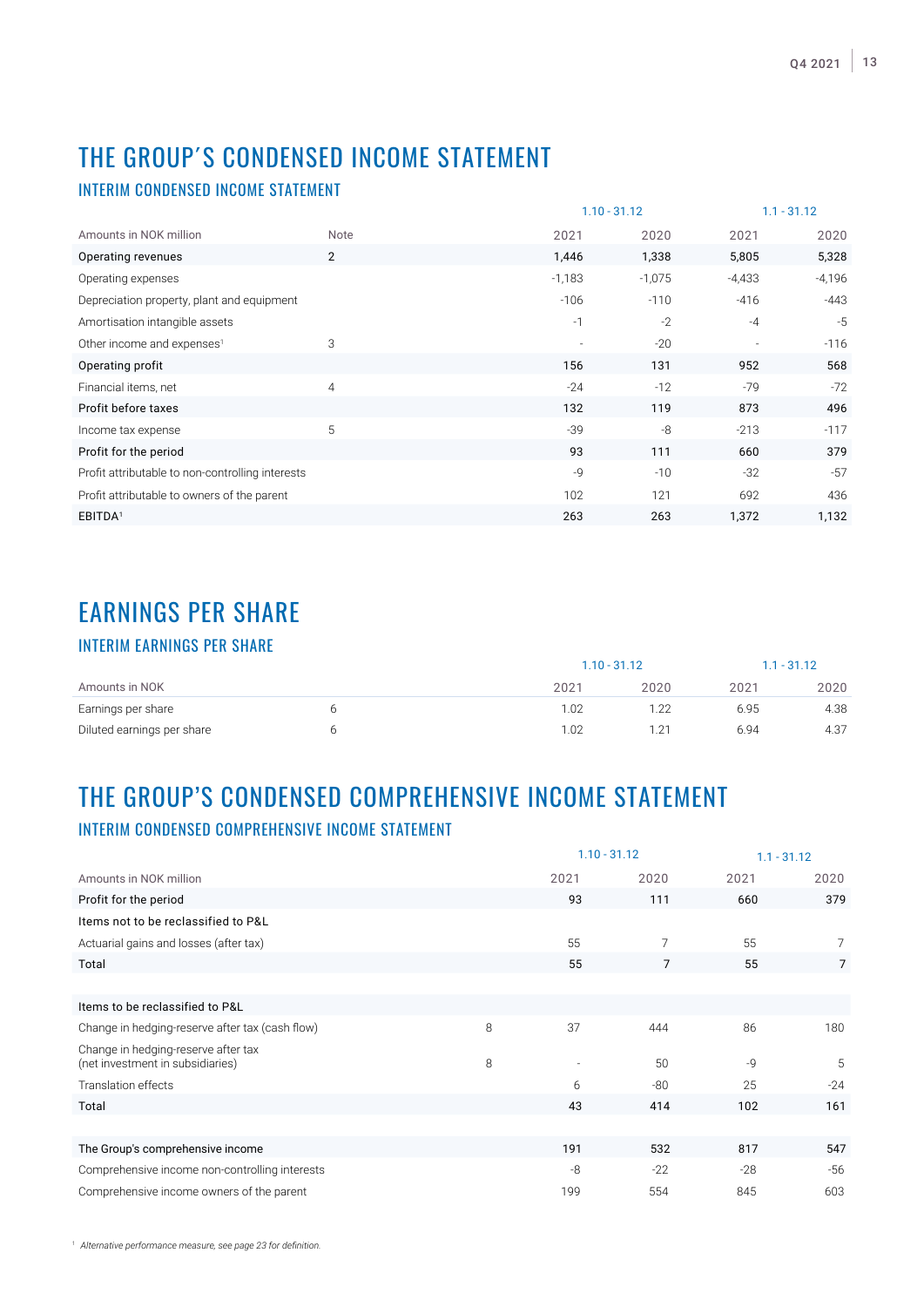# THE GROUP´S CONDENSED BALANCE SHEET

# INTERIM CONDENSED STATEMENT OF FINANCIAL POSITION

| Amounts in NOK million                             | Note  | 31.12.2021 | 31.12.2020 |
|----------------------------------------------------|-------|------------|------------|
| Intangible assets                                  | 13    | 89         | 86         |
| Property, plant and equipment                      | 13    | 4,191      | 3,973      |
| Right-of-use assets                                |       | 351        | 381        |
| Other assets                                       | 9     | 339        | 380        |
| Investments in joint venture and associate company | 4, 14 | 173        | 38         |
| Non-current assets                                 |       | 5,143      | 4,858      |
| Inventories                                        |       | 792        | 887        |
| Receivables                                        | 9     | 1,107      | 1,051      |
| Cash and cash deposits                             | 11    | 124        | 207        |
| <b>Current assets</b>                              |       | 2,023      | 2,145      |
| <b>Total assets</b>                                |       | 7,166      | 7,003      |
|                                                    |       |            |            |
| Group equity                                       | 10    | 4,222      | 3,668      |
| Non-controlling interests                          |       | 84         | 110        |
| Equity                                             |       | 4,306      | 3,778      |
| Provisions and other liabilities                   |       | 257        | 291        |
| Interest-bearing liabilities                       | 9, 11 | 1,320      | 1,381      |
| Non-current liabilities                            |       | 1,577      | 1,672      |
| Interest-bearing liabilities                       | 9, 11 | 224        | 623        |
| Other current liabilities                          | 9     | 1,059      | 930        |
| <b>Current liabilities</b>                         |       | 1,283      | 1,553      |
| Equity and liabilites                              |       | 7,166      | 7,003      |
|                                                    |       |            |            |
| Equity ratio <sup>1</sup>                          |       | 60.1%      | 53.9%      |

# CHANGES IN EQUITY INTERIM CONDENSED CHANGE IN EQUITY

|                                                |      |                          | 1.1-31.12.2021                   |                          |                          | 1.1.-31.12.2020                  |                 |
|------------------------------------------------|------|--------------------------|----------------------------------|--------------------------|--------------------------|----------------------------------|-----------------|
| Amounts in NOK million                         | Note | Controlling<br>interests | Non-<br>controlling<br>interests | Total<br>equity          | Controlling<br>interests | Non-<br>controlling<br>interests | Total<br>equity |
| Equity 1 January                               |      | 3,668                    | 110                              | 3,778                    | 3,306                    | 158                              | 3,464           |
| Profit/loss for the period                     |      | 692                      | $-32$                            | 660                      | 436                      | $-57$                            | 379             |
| Items in Comprehensive Income                  | 8    | 153                      | $\overline{4}$                   | 157                      | 167                      |                                  | 168             |
| The Group's Comprehensive income               | 8    | 845                      | $-28$                            | 817                      | 603                      | $-56$                            | 547             |
|                                                |      |                          |                                  |                          |                          |                                  |                 |
| Paid dividend                                  |      | $-249$                   |                                  | $-249$                   | $-229$                   |                                  | $-229$          |
| Buy-back of treasury shares                    |      | $-118$                   |                                  | $-118$                   | $-62$                    |                                  | $-62$           |
| Exercise of share options                      |      | 38                       |                                  | 38                       | 16                       |                                  | 16              |
| Reduced tax payable of exercised share options |      | $\overline{\phantom{a}}$ |                                  | $\overline{\phantom{a}}$ |                          |                                  |                 |
| Shares to employees                            |      | 28                       | ٠                                | 28                       | 25                       |                                  | 25              |
| Option costs (share based payment)             |      | 10                       |                                  | 10                       | 9                        |                                  | 9               |
| Transactions with non-controlling interests    |      |                          | $\overline{2}$                   | $\mathfrak{D}$           |                          | 8                                | 8               |
| Equity at the end of the period                |      | 4,222                    | 84                               | 4,306                    | 3,668                    | 110                              | 3,778           |

*1 Alternative performance measure, see page 23 for definition.*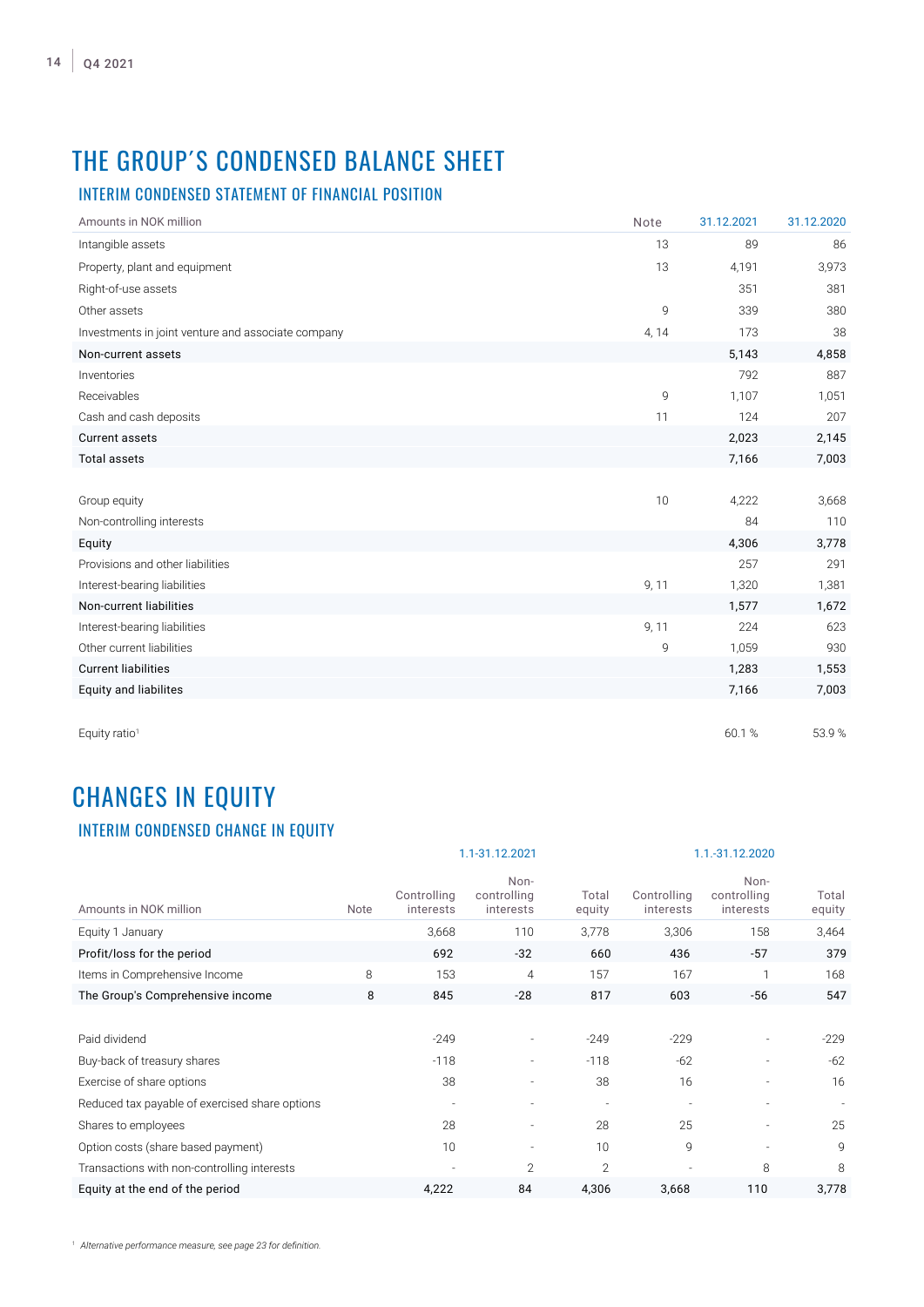# THE GROUP'S CONDENSED CASH FLOW STATEMENT

# INTERIM CONDENSED CASH FLOW STATEMENT

|                                                                      |             |                | $1.10 - 31.12$ |        | $1.1 - 31.12$ |
|----------------------------------------------------------------------|-------------|----------------|----------------|--------|---------------|
| Amounts in NOK million                                               | <b>Note</b> | 2021           | 2020           | 2021   | 2020          |
| Profit before taxes                                                  |             | 132            | 119            | 873    | 496           |
| Amortisation, depreciation and impairment charges                    |             | 107            | 113            | 420    | 449           |
| Changes in net working capital, etc.                                 |             | 174            | 200            | 256    | $-21$         |
| Investments in joint venture and associate company                   | 4, 14       | 6              | $-12$          | 6      | 51            |
| Taxes paid                                                           |             | $-63$          | $-4$           | $-124$ | $-89$         |
| Cash flow from operating activities                                  |             | 356            | 416            | 1,431  | 886           |
| Investments property, plant and equipment<br>and intangible assets * |             | $-262$         | $-191$         | $-701$ | $-503$        |
| Other capital transactions                                           |             | $\overline{4}$ | 12             | 9      | 14            |
| Cash flow from investing activities                                  |             | $-258$         | $-179$         | $-692$ | $-489$        |
| Dividends                                                            |             |                |                | $-249$ | $-229$        |
| Proceeds from exercise of options/shares to employees                | 10          | $\overline{4}$ | 1              | 59     | 35            |
| Buy-back of shares                                                   | 7           | $-7$           | $-1$           | $-118$ | $-62$         |
| Gain/(loss) on hedges for net investments in<br>subsidiaries         |             | $-25$          | 59             | $-14$  | 10            |
| Net paid to/from shareholders                                        |             | $-28$          | 59             | $-322$ | $-246$        |
| Proceeds from interest-bearing liabilities                           | 11          |                | 200            | 300    | 1,550         |
| Repayment from interest-bearing liabilities                          | 11          | $-146$         | $-257$         | $-814$ | $-1,703$      |
| Change in interest-bearing receivables/other liabilities             | 11          | $\overline{4}$ | $-12$          | $-1$   | 18            |
| Change in net interest-bearing liabilities                           |             | $-142$         | $-69$          | $-515$ | $-135$        |
| Cash flow from financing activities                                  |             | $-170$         | $-10$          | $-837$ | $-381$        |
| Change in cash and cash equivalents                                  |             | $-72$          | 227            | $-98$  | 16            |
|                                                                      |             |                |                |        |               |
| Cash and cash equivalents at beginning of period                     |             | 76             | $-127$         | 96     | 81            |
| Change in cash and cash equivalents                                  |             | $-72$          | 227            | -98    | 16            |
| Currency effects cash and cash equivalents                           |             | $\mathbf{1}$   | $-4$           | 7      | $-1$          |
| Cash and cash equivalents<br>at the close of the period              | 11          | 5              | 96             | 5      | 96            |
| *Investment by category                                              |             |                |                |        |               |
| Replacement investments                                              |             | 190            | 153            | 398    | 344           |
| Expansion investments <sup>1</sup>                                   |             | 72             | 38             | 303    | 159           |
|                                                                      |             |                |                |        |               |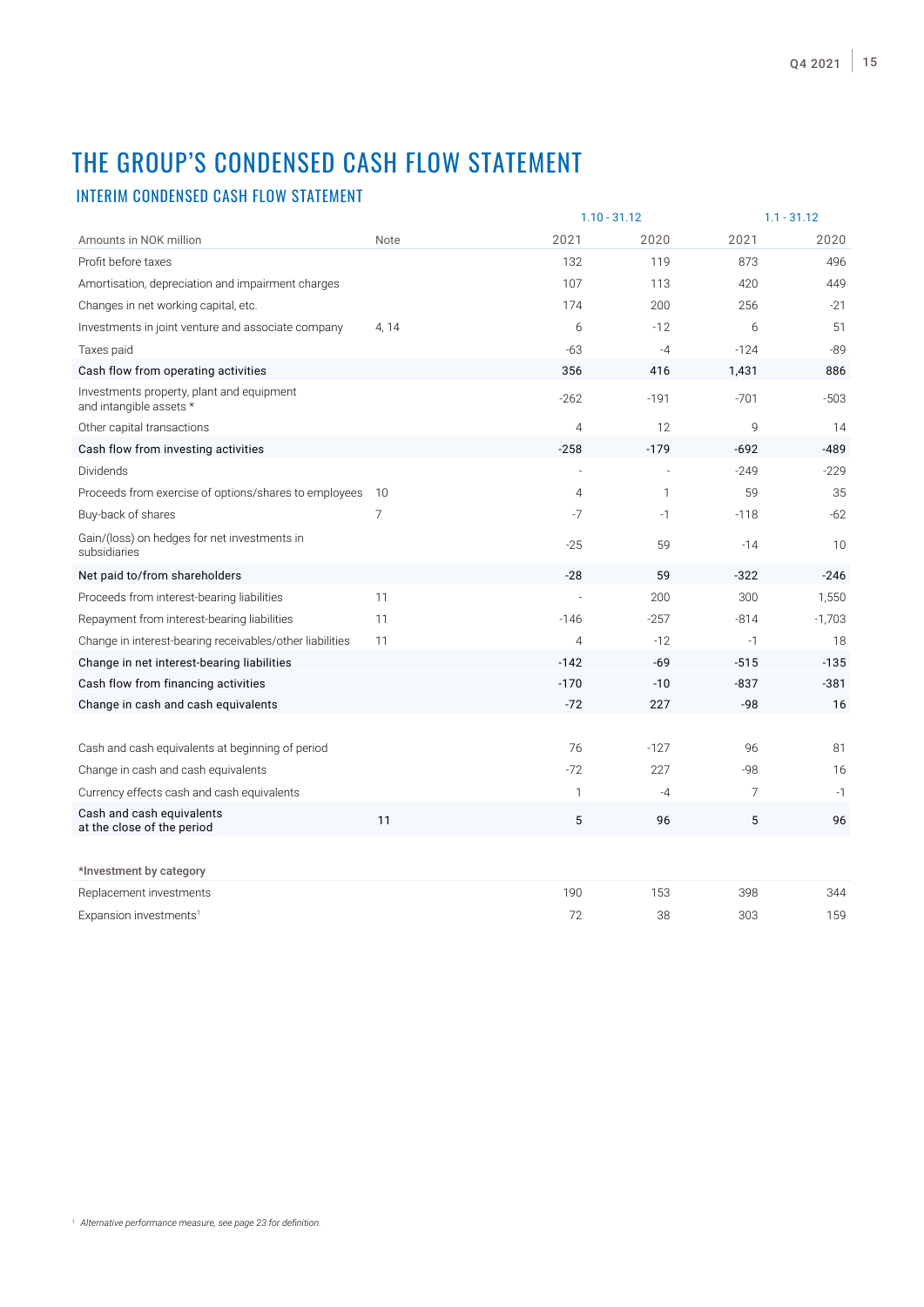# **NOTES**

## NOTE 01 Organisation and basis for preparation

## GENERAL INFORMATION

Borregaard ASA is incorporated and domiciled in Norway. The address of its registered office is Hjalmar Wessels vei 6, Sarpsborg.

Borregaard ASA was listed on the Oslo Stock Exchange on 18 October 2012 and was incorporated as a public limited liability company on 22 August 2012.

### Basis for preparation

These unaudited Interim Condensed Consolidated Financial Statements are prepared in accordance with IAS 34 Interim Financial Reporting. Borregaard ASA is the parent company of the Borregaard Group presented in these Interim Condensed Consolidated Financial Statements.

The same accounting principles and methods of calculation have been applied as in the Consolidated Financial Statements for 2020 for the Borregaard Group.

## Use of estimates

The same use of estimates has been applied as in the Consolidated Financial Statements for 2020.

# NOTE 02 Segments

## OPERATING REVENUES

|                        | $1.10 - 31.12$ |       | $1.1 - 31.12$ |       |
|------------------------|----------------|-------|---------------|-------|
| Amounts in NOK million | 2021           | 2020  | 2021          | 2020  |
| Borregaard             | 1,446          | 1,338 | 5,805         | 5,328 |
| <b>BioSolutions</b>    | 934            | 733   | 3,469         | 3,082 |
| <b>BioMaterials</b>    | 405            | 458   | 1,878         | 1,732 |
| Fine Chemicals         | 114            | 153   | 491           | 543   |
| Eliminations           | $-7$           | -6    | $-33$         | $-29$ |

There is limited intercompany sales between the different segments and eliminations consist essentially of allocations from the corporate headquarter.

*cont. next page*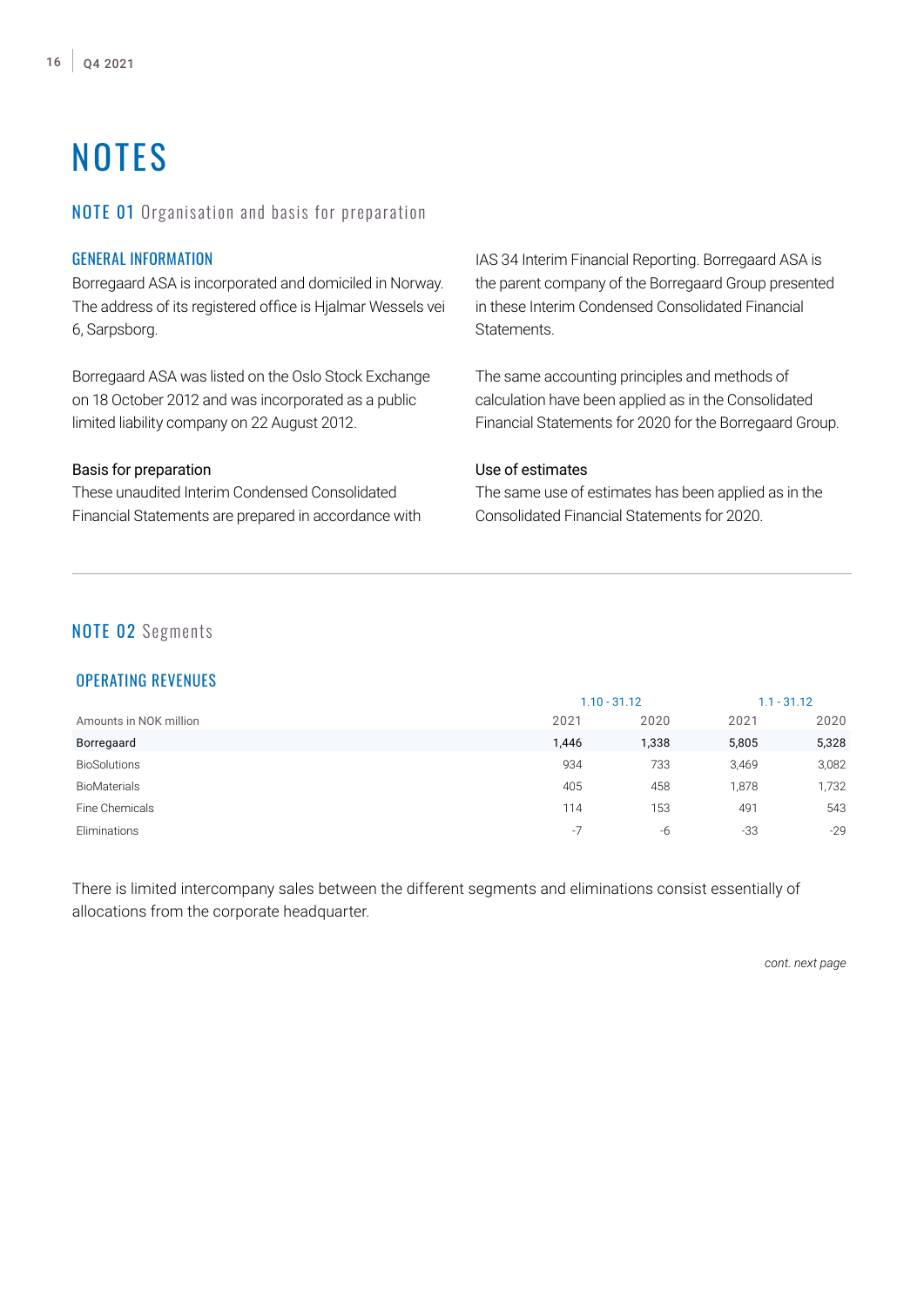# cont. NOTE 02 Segments

## EBITDA1

|                                                                |        | $1.10 - 31.12$ |        |        |
|----------------------------------------------------------------|--------|----------------|--------|--------|
| Amounts in NOK million                                         | 2021   | 2020           | 2021   | 2020   |
| Borregaard                                                     | 263    | 263            | 1,372  | 1,132  |
| <b>BioSolutions</b>                                            | 214    | 137            | 942    | 632    |
| <b>BioMaterials</b>                                            | 27     | 80             | 284    | 318    |
| Fine Chemicals                                                 | 22     | 46             | 146    | 182    |
| Reconciliation against operating profit<br>& profit before tax |        |                |        |        |
| EBITDA <sup>1</sup>                                            | 263    | 263            | 1,372  | 1,132  |
| Depreciations and write downs                                  | $-106$ | $-110$         | $-416$ | $-443$ |
| Amortisation intangible assets                                 | $-1$   | $-2$           | $-4$   | $-5$   |
| Other income and expenses                                      |        | $-20$          |        | $-116$ |
| Operating profit                                               | 156    | 131            | 952    | 568    |
| Financial items, net                                           | $-24$  | $-12$          | -79    | $-72$  |
| Profit before taxes                                            | 132    | 119            | 873    | 496    |

## SALES REVENUES

|                        |            | $1.10 - 31.12$ |       | $1.1 - 31.12$ |
|------------------------|------------|----------------|-------|---------------|
| Amounts in NOK million | 2021       | 2020           | 2021  | 2020          |
| Borregaard             | 1,424      | 1,314          | 5,715 | 5,227         |
| <b>BioSolutions</b>    | 915        | 714            | 3,392 | 2,995         |
| BioMaterials           | 398        | 448            | 1,840 | 1,695         |
| Fine Chemicals         | 112        | 153            | 485   | 538           |
| Eliminations           | ×.<br>$-1$ | ۰H             | $-2$  | $-1$          |

Operating revenues consist of sales revenues and other revenues such as commissions, revenues from waste received for incineration etc.

## NOTE 03 Other income and expenses<sup>1</sup>

There are no Other income and expenses in 2021. In the  $4<sup>th</sup>$  quarter of 2020, Other income and expenses<sup>1</sup> were NOK -20 million related to environmental accruals.

For the full year of 2020, Other income and expenses<sup>1</sup> were NOK -116 million due to impairment of assets and restructuring costs mainly related to LignoTech South Africa and LignoTech Ibérica and environmental accruals for preventive measures to reduce the risk of emissions to water at the Sarpsborg site.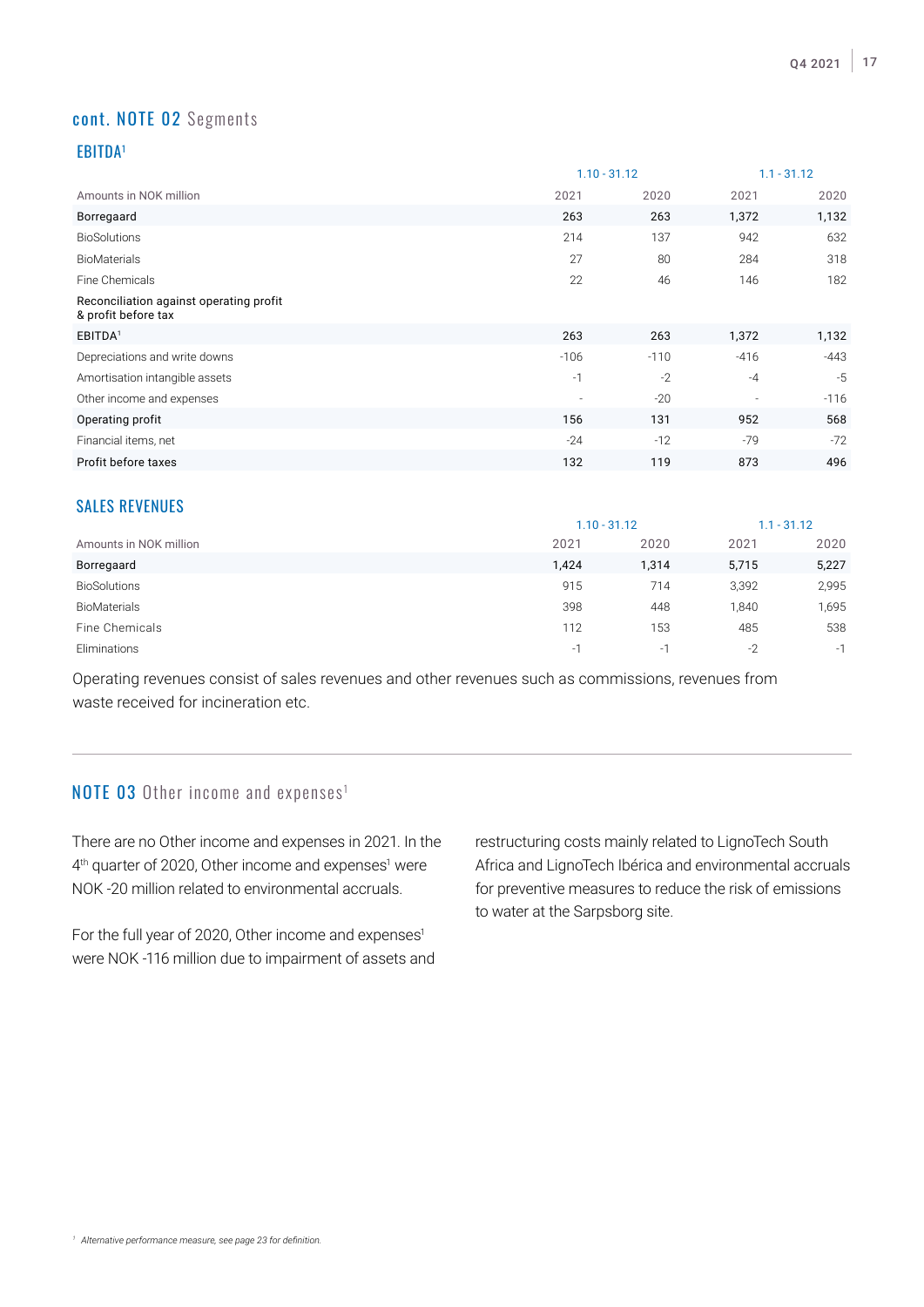# NOTE 04 Financial items

## NET FINANCIAL ITEMS

|                                         | $1.10 - 31.12$ |        | $1.1 - 31.12$ |                |
|-----------------------------------------|----------------|--------|---------------|----------------|
| Amounts in NOK million                  | 2021           | 2020   | 2021          | 2020           |
| Net interest expenses                   | $-13$          | $-17$  | $-59$         | $-76$          |
| Currency gain/loss                      | -7             |        | -8            | $\overline{7}$ |
| Share of profit/-loss from an associate | -2             | $\sim$ | $-2$          | $\sim$         |
| Other financial items, net              | $-2$           | $-1$   | $-10$         | $-3$           |
| Net financial items                     | $-24$          | $-12$  | $-79$         | $-72$          |

Borregaard invested in an associate company, Alginor ASA, in the 3<sup>rd</sup> and 4<sup>th</sup> quarter of 2021 and holds 25% of the shares as of 31 December 2021. The purchase price allocation is not yet finalised. For more information, see Note 14.

# NOTE 05 Income tax expense

The tax rate of 24.4% (23.6%) for 2021 is a compilation of the tax rates in the various countries in which Borregaard operates and has taxable income. The corporate income tax rate in Norway is 22%.

In addition to the compilation of the tax rates in the various countries in which Borregaard operates and has taxable income, the income tax rate for the Group is also impacted by the following: LignoTech Florida is a limited liability company (LLC) which is taxed on the owners' hand. Profit before tax is 100% consolidated

in the Borregaard Group, whereas the tax expense is calculated based on Borregaard's 55% ownership. Consequently, profit attributable to non-controlling interests for LignoTech Florida (45%) is calculated on profit before tax. Share of profit after tax from the joint venture, LignoTech South Africa, is accounted for as part of operating profit and profit before tax (due to IFRS 11). There are carry forward losses in the Group which will not be recognised as deferred tax assets. and hence increase the Group's tax rate.

# NOTE 06 Earnings per share (EPS)

The share capital consists of 100 million shares. The company holds 414,862 treasury shares. As of 31 December 2021, there are 99,742,686 diluted shares

(99,712,283 as of 31 December 2020). Earnings per diluted share were NOK 1.02 in the 4th quarter (NOK 1.22 in the 4th quarter of 2020).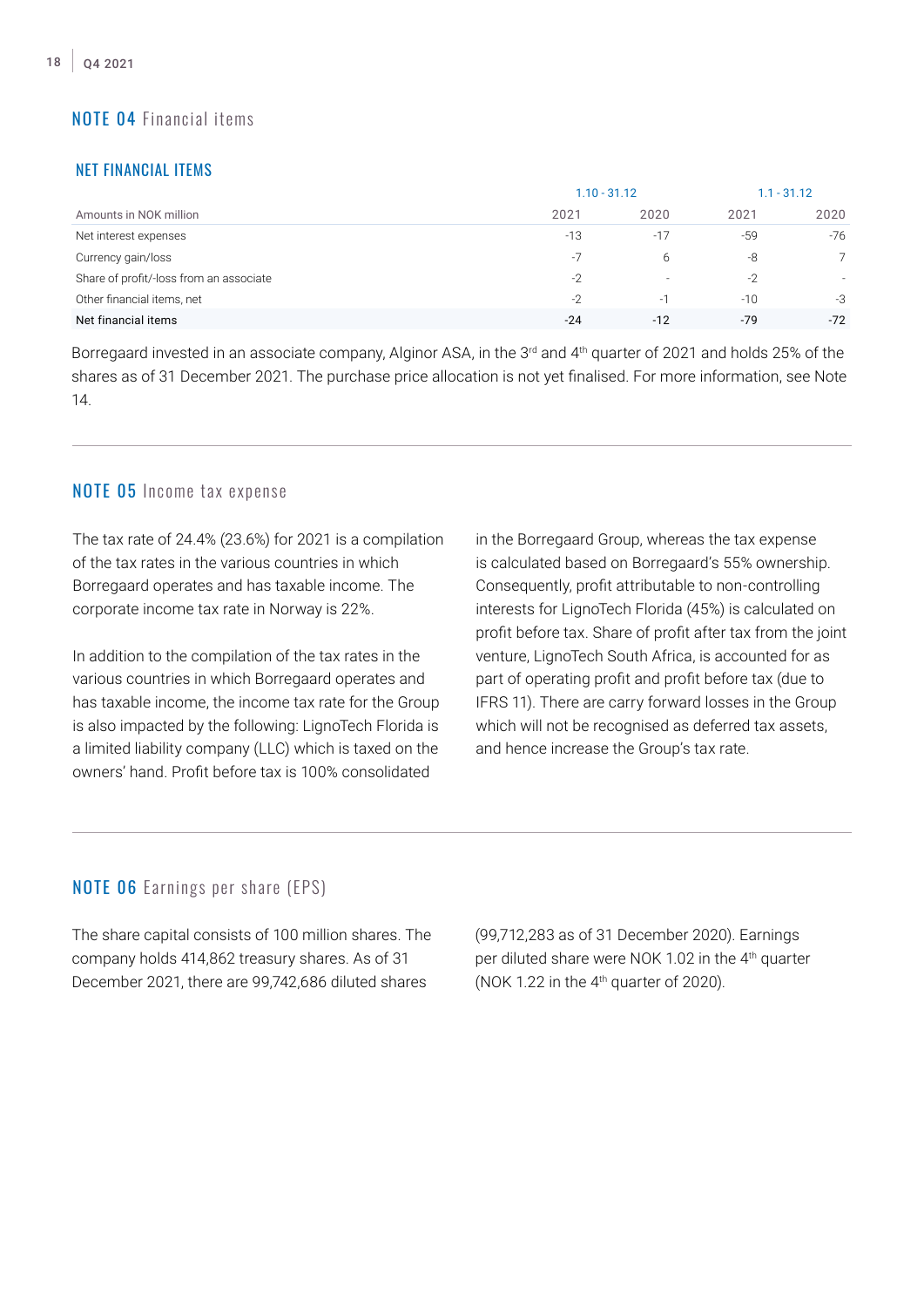# NOTE 07 Stock options

During the 4th quarter of 2021, 29,520 share options were exercised at a strike price of NOK 70.95 and 15,000 share options were exercised at a strike price of NOK 75.30.

The Group Executive Management and other key employees hold a total of 1,236,274 stock options in five different share option programmes in Borregaard.

| Stock options           | Issued 2017      | Issued 2018   | Issued 2019     | Issued 2020      | Issued 2021      |
|-------------------------|------------------|---------------|-----------------|------------------|------------------|
| Number of stock options | 5.307            | 226.967       | 355,000         | 400.000          | 249,000          |
| Strike price (NOK)*     | 91.56            | 70.95         | 75.3            | 99.60            | 180.70           |
| Vesting period          | 3 years          | 3 vears       | 3 years         | 3 years          | 3 years          |
| Expiry date             | 17 February 2022 | February 2023 | 6 February 2024 | 13 February 2025 | 16 February 2026 |

\* Strike prices have been adjusted for dividend paid since issuance of stock options

## NOTE 08 Statement of comprehensive income

The statement of comprehensive income shows changes in the value of hedging instruments, both cash flow

hedges and hedges of net investments in subsidiaries (hedging reserve). These figures are presented after tax.

|                           | 31.12.2021          |                                                | 31.12.2020          |                                                |
|---------------------------|---------------------|------------------------------------------------|---------------------|------------------------------------------------|
| Amounts in NOK million    | Cash flow<br>hedges | Hedges of net<br>investments in<br>subsidiares | Cash flow<br>hedges | Hedges of net<br>investments in<br>subsidiares |
| Tax effect year-to-date   | 39                  | $-45$                                          | 15                  | $-40$                                          |
| Hedging reserve after tax | 137                 | $-126$                                         | -51                 | $-117$                                         |

## NOTE 09 Fair value hierarchy

For financial instruments that are recognised at fair value on a recurring basis, the Group determines whether transfers have occurred between levels in the hierarchy by re-assessing categorisation at the end of each reporting period.

The following measurement levels are used for determining the fair value of financial instruments:

- $\cdot$  Level 1 Quoted market prices in an active market (that are unadjusted) for identical assets or liabilities
- $\cdot$  Level 2 Valuation techniques (for which the lowest level input that is significant to the fair value measurement is directly or indirectly observable)

• Level 3 — Valuation techniques (for which the lowest level input that is significant to the fair value measurement is unobservable)

There were no transfers from one level to another in the measurement hierarchy from 2020 to the 4th quarter of 2021. Borregaard has no items defined as level 1. The bond is determined as measurement level 3. The fair value of the bond is deemed to equal its book value.

Set out below is a comparison of the carrying amount and the fair value of financial instruments as of 31 December 2021: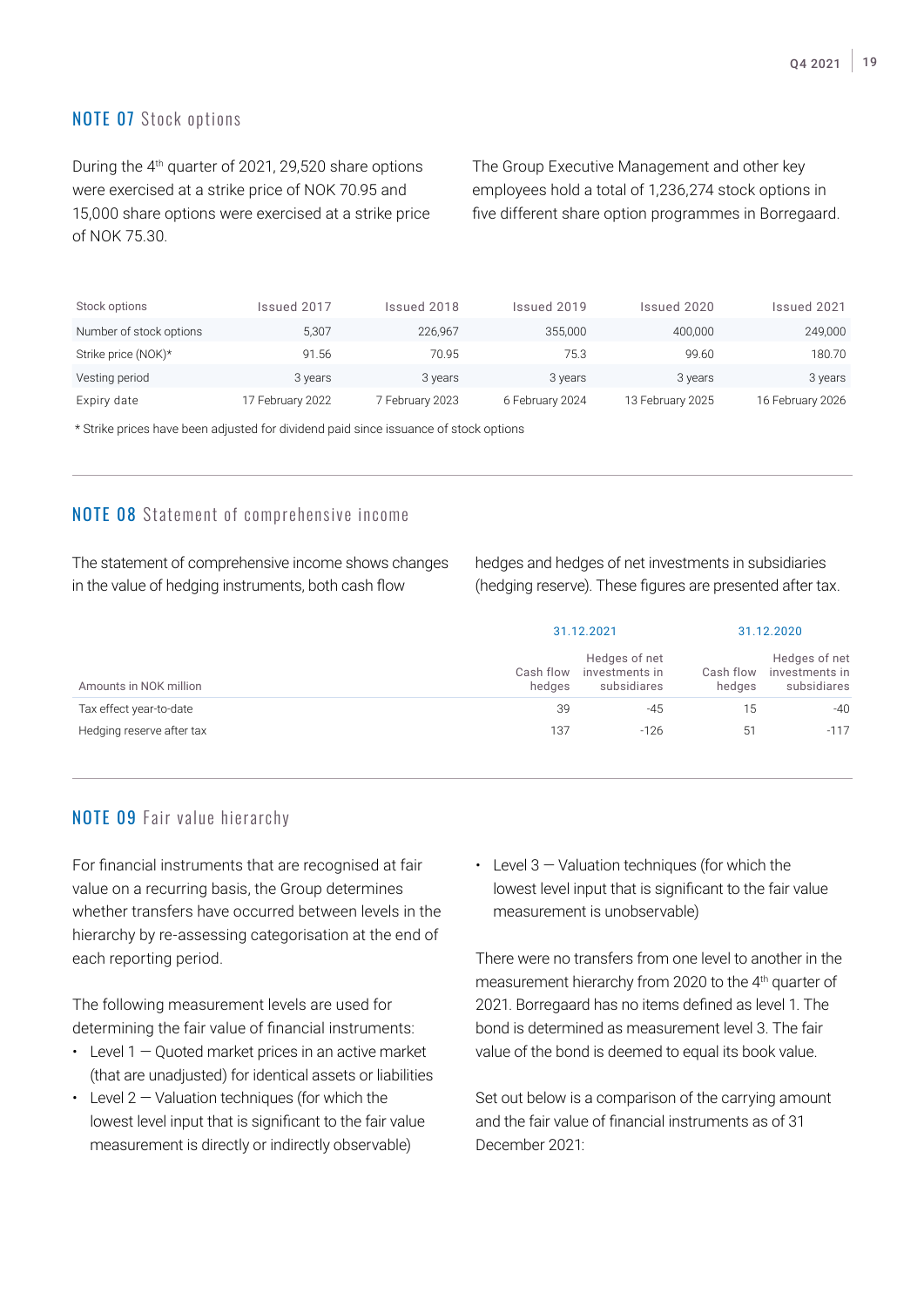### FINANCIAL ASSETS

| <b>FINANGIAL ASSEIS</b>                             |                |                    |                          |                    |            |
|-----------------------------------------------------|----------------|--------------------|--------------------------|--------------------|------------|
|                                                     |                | 31.12.2021         |                          | 31.12.2020         |            |
| Amounts in NOK million                              | Level          | Carrying<br>amount | Fair value               | Carrying<br>amount | Fair value |
| Non-current financial receivables                   | $\overline{2}$ | 188                | 188                      | 195                | 195        |
| Non-current derivatives                             | $\overline{2}$ | 136                | 136                      | 165                | 165        |
| Current derivatives                                 | $\overline{2}$ | 116                | 116                      | 35                 | 35         |
| <b>Total financial assets</b>                       |                | 440                | 440                      | 395                | 395        |
|                                                     |                |                    |                          |                    |            |
| <b>FINANCIAL LIABILITIES</b>                        |                |                    |                          |                    |            |
| Non-current financial liabilities                   | 2, 3           | 1,322              | 1,322                    | 1,383              | 1,383      |
| Non-current derivatives                             | $\overline{2}$ | 30                 | 30                       | 29                 | 29         |
| Current financial liabilities                       | $\mathbf{2}$   | 224                | 224                      | 623                | 623        |
| Current derivatives                                 | $\overline{2}$ | 32                 | 32                       | 93                 | 93         |
| <b>Total financial liabilities</b>                  |                | 1,608              | 1,608                    | 2,128              | 2,128      |
|                                                     |                |                    |                          |                    |            |
| <b>FINANCIAL INSTRUMENTS MEASURED AT FAIR VALUE</b> |                |                    |                          |                    |            |
| Amounts in NOK million                              |                |                    | Level 1                  | Level 2            | Level 3    |
| Financial instruments 31.12.2021                    |                | $-1,168$           | $\overline{\phantom{a}}$ | $-768$             | $-400$     |
| Financial instruments 31.12.2020                    |                | $-1,733$           |                          | $-1,333$           | $-400$     |
|                                                     |                |                    |                          |                    |            |

The financial instruments are measured based on observable spot exchange rates, the yield curves of the respective currencies as well as the currency basis spreads between the respective currencies.

# NOTE 10 Compilation of Equity

| Amounts in NOK million               | 31.12.2021 | 31.12.2020               |
|--------------------------------------|------------|--------------------------|
| Share capital                        | 100        | 100                      |
| Treasury shares                      | ۰          | $\overline{\phantom{a}}$ |
| Share premium                        | 1,346      | 1,346                    |
| Other paid-in capital                | 822        | 746                      |
| Translation effects                  | 98         | 77                       |
| Hedging reserve (after tax)          | 11         | -66                      |
| Actuarial gains/Losses               | 41         | $-14$                    |
| Retained earnings                    | 1.804      | 1,479                    |
| Group equity (controlling interests) | 4,222      | 3,668                    |

As of 31 December 2021, the company held 414,862 treasury shares at an average cost of NOK 192.08.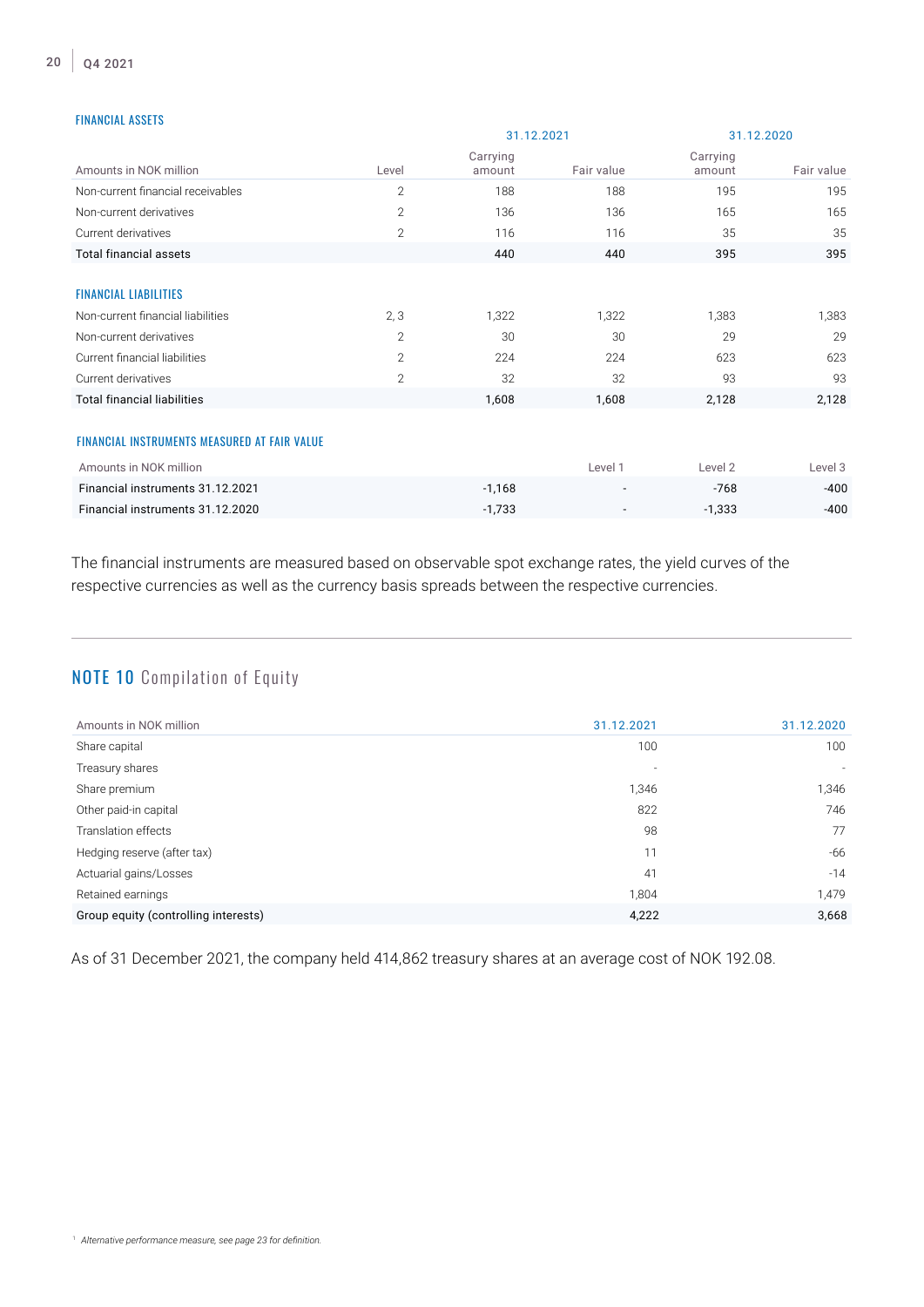## The various elements of net interest-bearing debt are shown in the following table:

| Amounts in NOK million                                                | 31.12.2021 | 31.12.2020 |
|-----------------------------------------------------------------------|------------|------------|
| Non-current interest-bearing liabilities                              | 1.320      | 1.381      |
| Current interest-bearing liabilities including overdraft of cashpool  | 224        | 623        |
| Non-current interest-bearing receivables (included in "Other Assets") | -3         | -3         |
| Cash and cash deposits                                                | $-124$     | $-207$     |
| Net interest-bearing debt <sup>1</sup>                                | 1.417      | 1.794      |
| - of which impact of IFRS 16 Leases                                   | 371        | 396        |

# NOTE 12 Related parties

The members of the Group Executive Management of Borregaard held a total of 629,361 stock options in the Company as of 31 December 2021.

# NOTE 13 Assessments relating to impairment

No impairment indicators have been identified in the Borregaard Group's property, plant and equipment or intangible assets in the 4th quarter of 2021.

# NOTE 14 Other matters and subsequent events

## INVESTMENT IN ALGINOR

In August and November 2021, Borregaard co-invested with the European Innovation Council Fund (EIC Fund) and the Hatteland Group in two direct offerings of new shares in the marine biotech company Alginor ASA.

In August 2021, Borregaard also acquired shares in Alginor from a company controlled by founder and CEO, Thorleif Thormodsen, representing 25% of his shareholding.

Alginor also carried out a public equity issue that closed on 7 October 2021. As of 31 December 2021, Borregaard holds 25% of the shares in Alginor which represent a total investment of NOK 144 million. See notification to the Oslo Stock Exchange as of 23 July 2021.

There have been no other events after the balance sheet date that would have had a material impact on the financial statements, or the assessments carried out.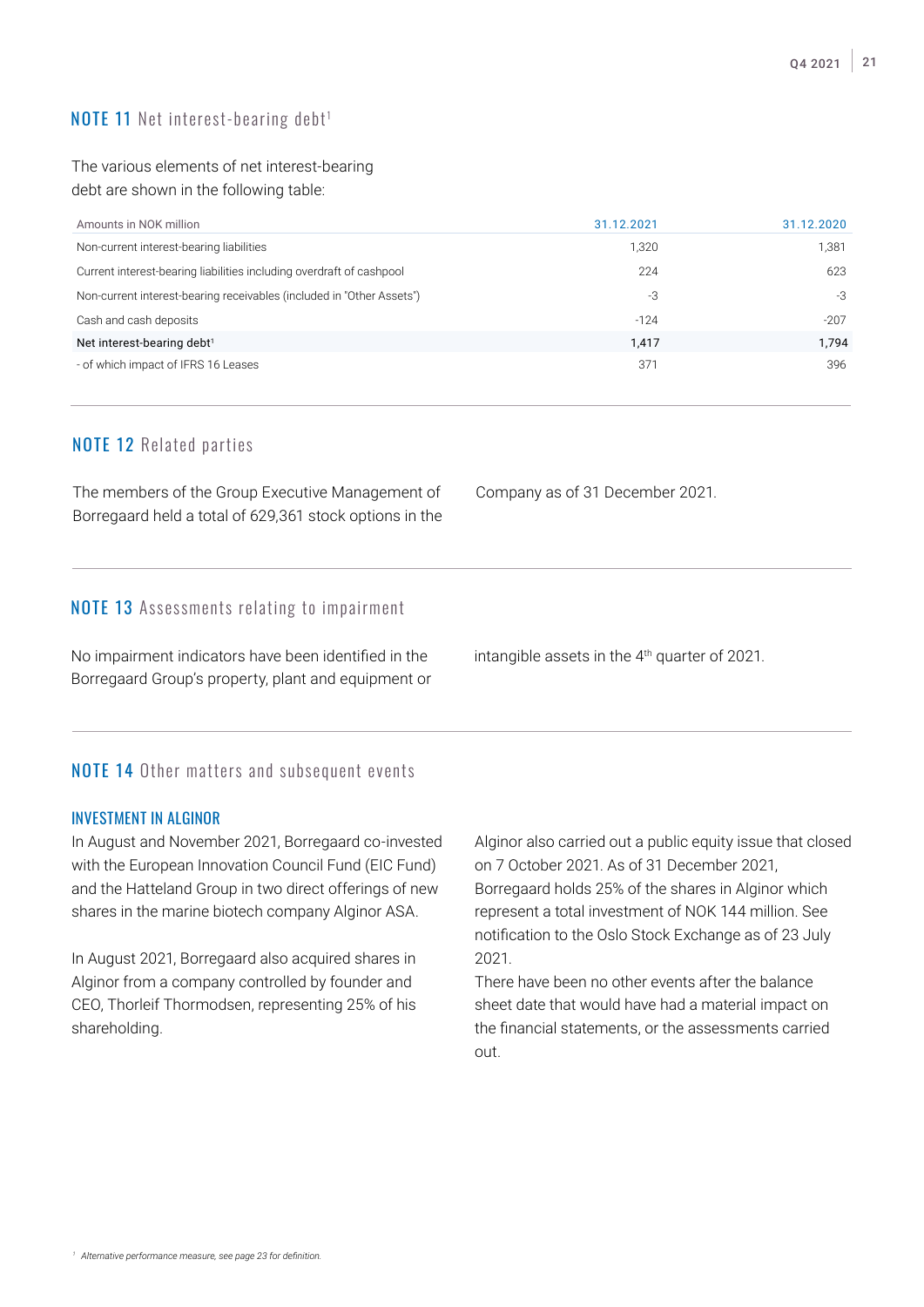# ALTERNATIVE PERFORMANCE MEASURES

In the discussion of the reported operating results, financial position and cash flows, Borregaard refers to certain measures which are not defined by generally accepted accounting principles (GAAP) such as IFRS. Borregaard management makes regular use of these Alternative Performance Measures and is of the opinion that this information, along with comparable GAAP measures, is useful to investors who wish to evaluate the company's operating performance, ability to repay debt and capability to pursue new business opportunities. Such Alternative Performance Measures should not be viewed in isolation or as an alternative to the equivalent GAAP measure.

## **FRITDA**

EBITDA is defined by Borregaard as operating profit before depreciation, amortisation and other income and expenses.

## EBITDA MARGIN

EBITDA margin is defined by Borregaard as EBITDA divided by operating revenues.

### EQUITY RATIO

Equity ratio is defined by Borregaard as equity (including non-controlling interests) divided by equity and liabilities.

### EXPANSION INVESTMENTS

Expansion investments is defined by Borregaard as investments made in order to expand production capacity, produce new products or to improve the performance of existing products. Such investments include business acquisitions, pilot plants, capitalised research and development costs and new distribution set-ups.

### OTHER INCOME AND EXPENSES

Other income and expenses is defined by Borregaard as non-recurring items or items related to other periods or to a discontinued business or activity. These items are not viewed as reliable indicators of

future earnings based on the business areas' normal operations. These items will be included in the Group's operating profit.

### LEVERAGE RATIO

Leverage ratio is defined by Borregaard as net interest bearing debt (see note 11) divided by last twelve months' (LTM) EBITDA.

### NET INTEREST-BEARING DEBT (NIBD)

Net interest-bearing debt is defined by Borregaard as interest-bearing liabilities minus interest-bearing assets (see Note 11).

### CAPITAL EMPLOYED

Capital employed is defined by Borregaard as the total of net working capital, intangible assets, property, plant and equipment, right-of-use assets and investment in joint venture minus net pension liabilities.

### RETURN ON CAPITAL EMPLOYED (ROCE)

Return on capital employed (ROCE) is defined by Borregaard as last twelve months (LTM) capital contribution (operating profit before amortisation and other income and expenses) divided by average capital employed based on the ending balance of the last five quarters.

|                         |       | $1.1 - 31.12$ |  |
|-------------------------|-------|---------------|--|
| Capital employed end of | 2021  | 2020          |  |
| Q1, 2020                |       | 6,371         |  |
| Q2, 2020                |       | 6,091         |  |
| Q3, 2020                |       | 6,103         |  |
| Q4, 2020                | 5,904 | 5,904         |  |
| Q1, 2021                | 5,884 | 5,884         |  |
| Q2, 2021                | 5,854 |               |  |
| Q3, 2021                | 5,991 |               |  |
| Q4, 2021                | 6,043 |               |  |
| Average                 | 5,935 | 6,057         |  |
| EBITA (LTM)             | 956   | 689           |  |
| ROCE (%)                | 16.1  | 11.4          |  |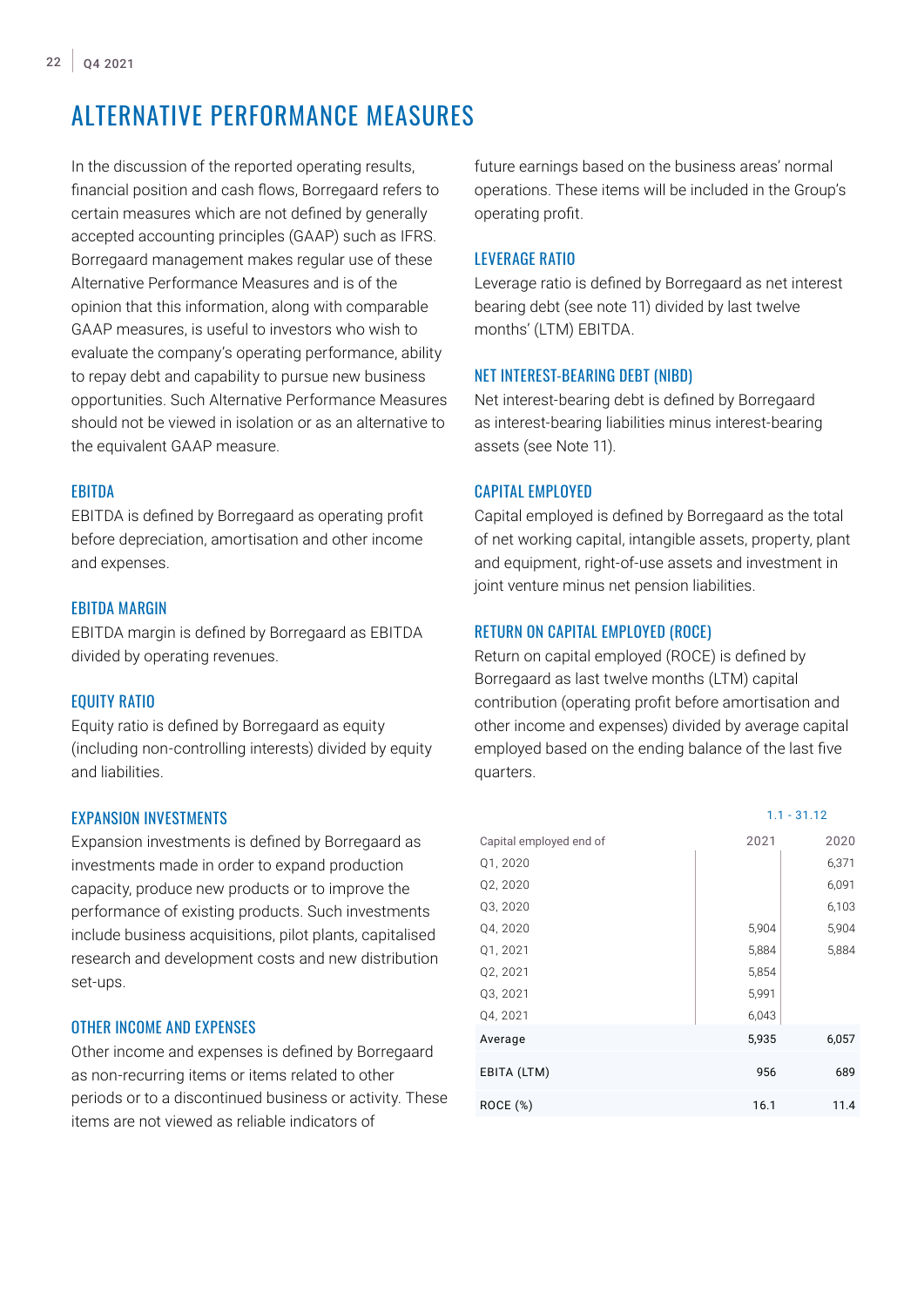# **NOTES**

|  | $\cdots$    |
|--|-------------|
|  |             |
|  |             |
|  |             |
|  |             |
|  |             |
|  | $rac{1}{2}$ |